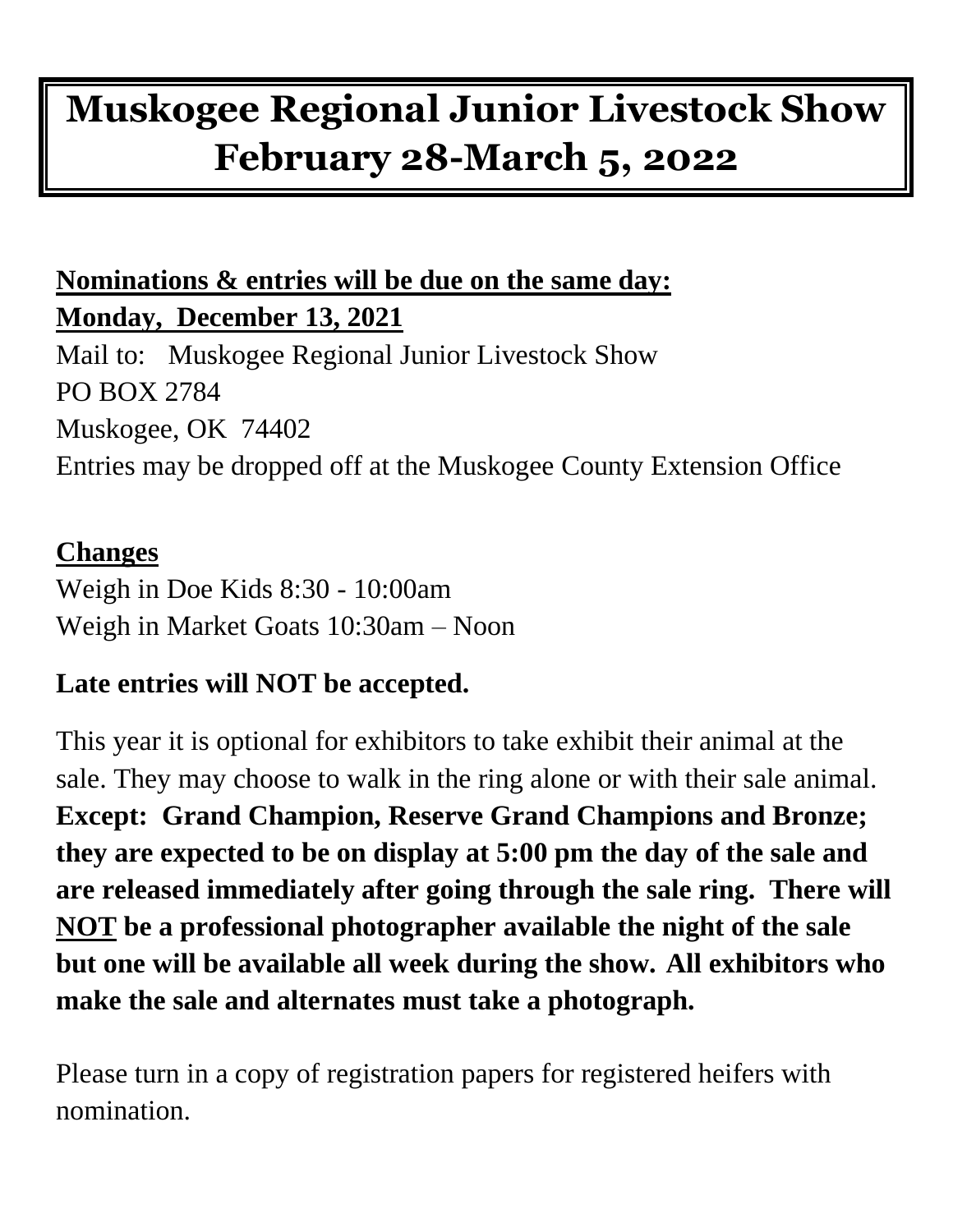# **SCHEDULE OF EVENTS**

# **MONDAY, FEBRUARY 28**

**All** Hog Cards due by 1PM Minor breeds (Berk, Chester, Spot, Poland, & Herefords) show at 5:00pm **TUESDAY, MARCH 1** All other breeds (Durocs, Hampshires, Yorks & Crosses) show at 8:00am **WEDNESDAY, MARCH 2** Doe kids weigh 8:30-10:00am Supt will weigh Doe kids show 11:00am Market goats weigh 10:30am to noon Market goat show 30 minutes after doe kid show **THURSDAY, MARCH 3** Sheep weigh 10:00am to noon Sheep show 2pm Cattle check in 10:00am to 1:00pm **FRIDAY, MARCH 4** Heifer show 8:30am Steer show 7:00pm **SATURDAY, MARCH 5** All sale animals in place 4:30 pm All pen spaces cleaned 5:00 pm Chuck wagon feed 5:00 pm Buyers dinner sponsored by Kilharen' Lodge 5:00 pm Premium Auction Sale 6:00 pm

\*Sale order established after judging each division.

\*Release all animals not in sale after sale order.

\*No animals released until judging of that division is complete.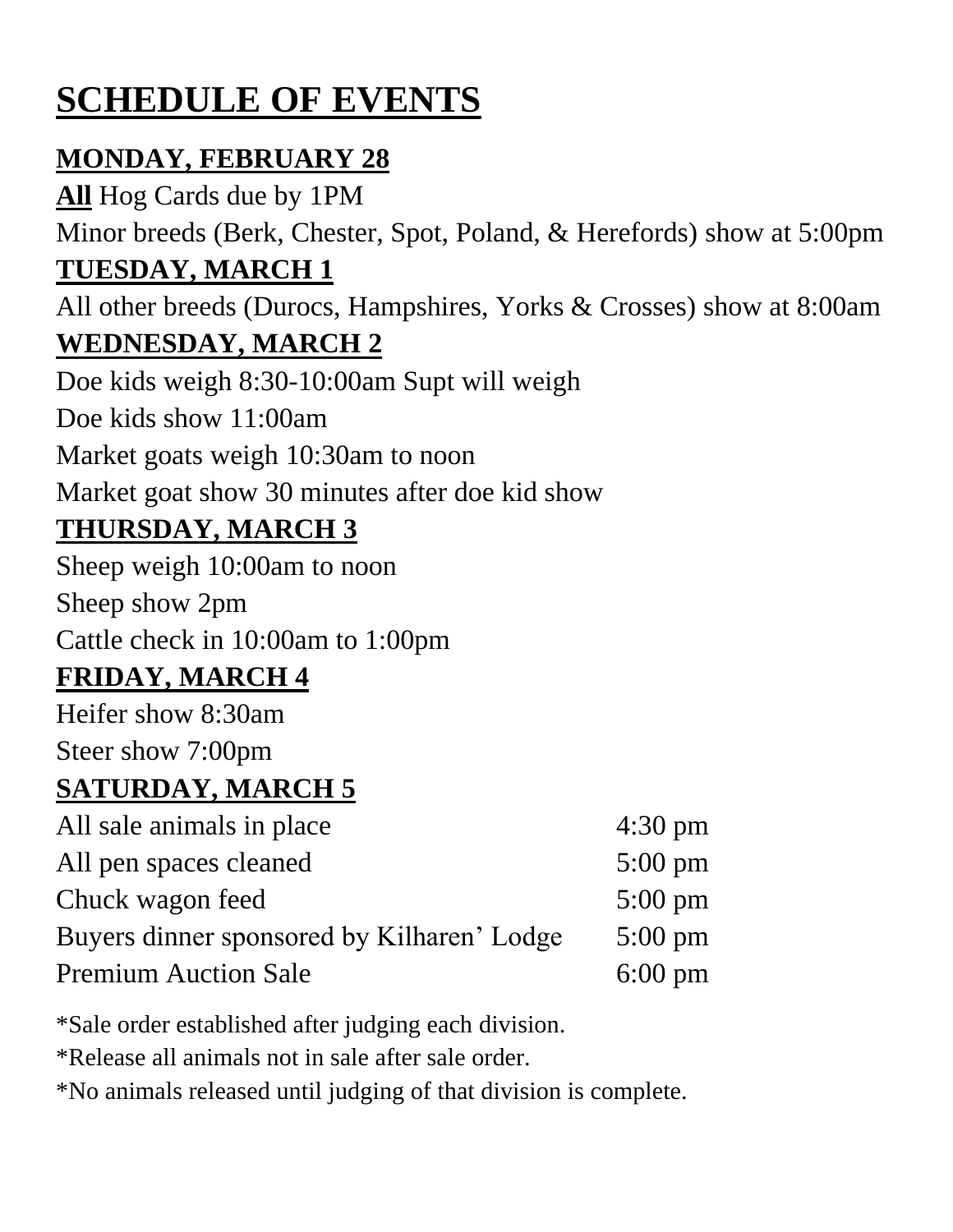#### **MUSKOGEE REGIONAL JR LIVESTOCK SHOW, INC.**

#### **OFFICERS**

Phil Stacy, President Ray King, First Vice President Kim Emerson, Second Vice President Gina Stacy, Secretary Jodi Cole, Treasurer

#### **DIRECTORS**

Tony Nichols David Baker Cheryl Leatherman Rowdy Fewel Scott Clawson Brad Groves Todd Trennepohl, 4-H Representative Joe Osborn, FFA Representative

This catalog may viewed online @ [www.muskogeeregional.org](http://www.muskogeeregional.org/)

Show Contact Information Muskogee County Extension Office (918) 686-7200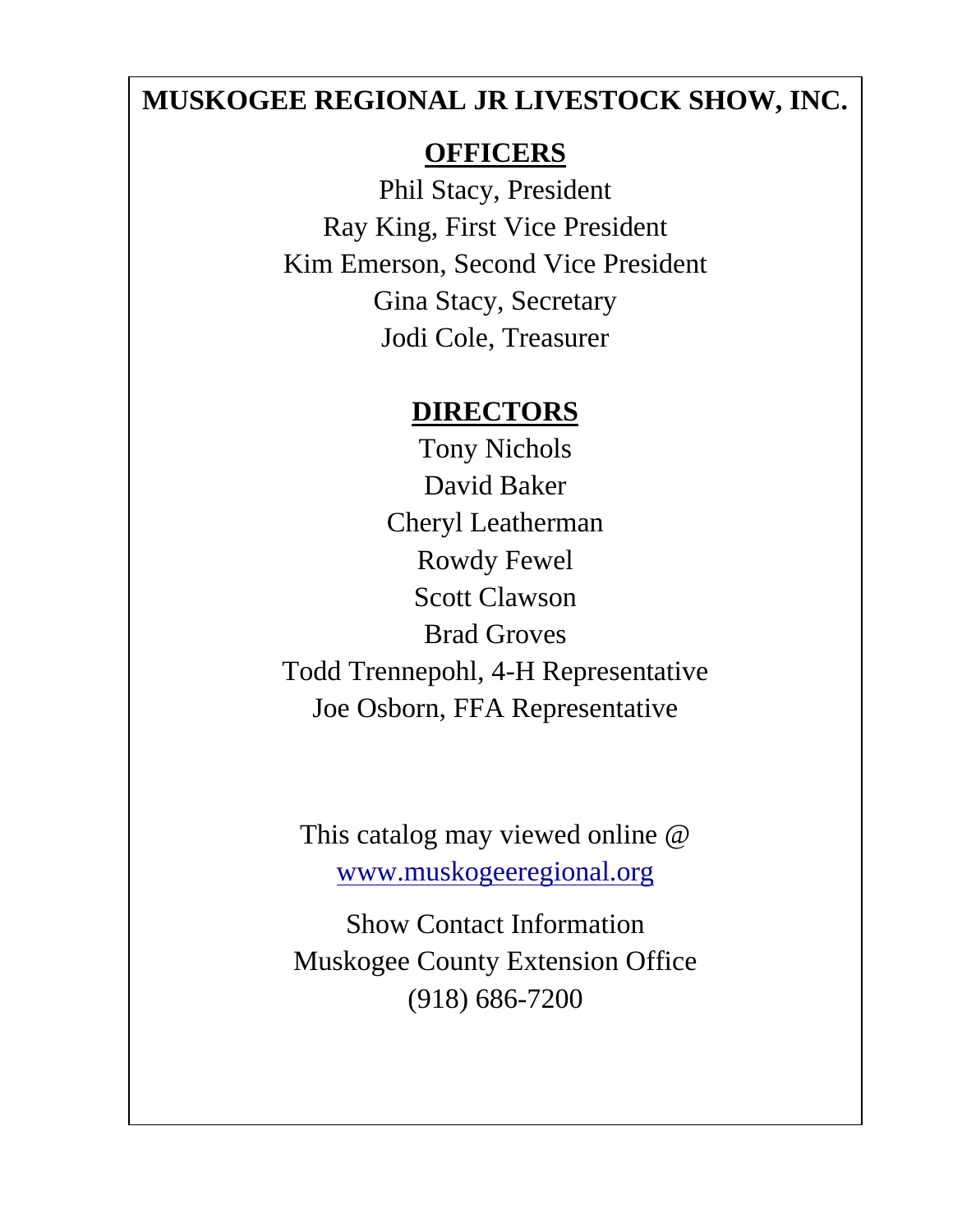# **GENERAL RULES AND REGULATIONS**

Believing it is in the best interest of all youth livestock exhibitors and breeders of livestock to maintain a reputation of integrity and to continue to present a wholesome and progressive image in the show ring, the following list of rules and regulations have been adopted by this show. Violation of any rules or regulations will not be tolerated. Final interpretation of the following rules will be made by show management. Management decisions are final. Any violation of the following rules will automatically disqualify the exhibitor and the livestock involved. Further any premium monies earned will be refunded. Any exhibitor found violating any of these rules shall be ineligible to exhibit for a period of time. Length of time will be determined by the Board of Directors of the Muskogee Regional Junior Livestock Show.

1. Violation of Rules: Any person who violates any of the following or special rules shall forfeit all privileges and premiums and be subject to such penalty as MRJLS Management may order. Any probation, disqualification, expulsion, or other disciplinary action of the MRJLS Management for violation of any of the rules in this Exhibitor Handbook shall be final and not subject to dispute. All participants, exhibitors, and others shall be strictly liable for any violation of the rules and regulations of the MRJLS contained in the Exhibitor Handbook. Should any participant, exhibitor or concessionaire violate this agreement by contesting decision or finding of the Management of the MRJLS by initiating suit, litigation, or legal process, then such participant, exhibitor, or other shall be responsible for the costs and attorney's fees incurred by the MRJLS in said action.

2. This is an invitational Livestock Show. The MRJLS reserves the right to extend, withhold, or revoke an invitation to any Exhibitor or Contestant.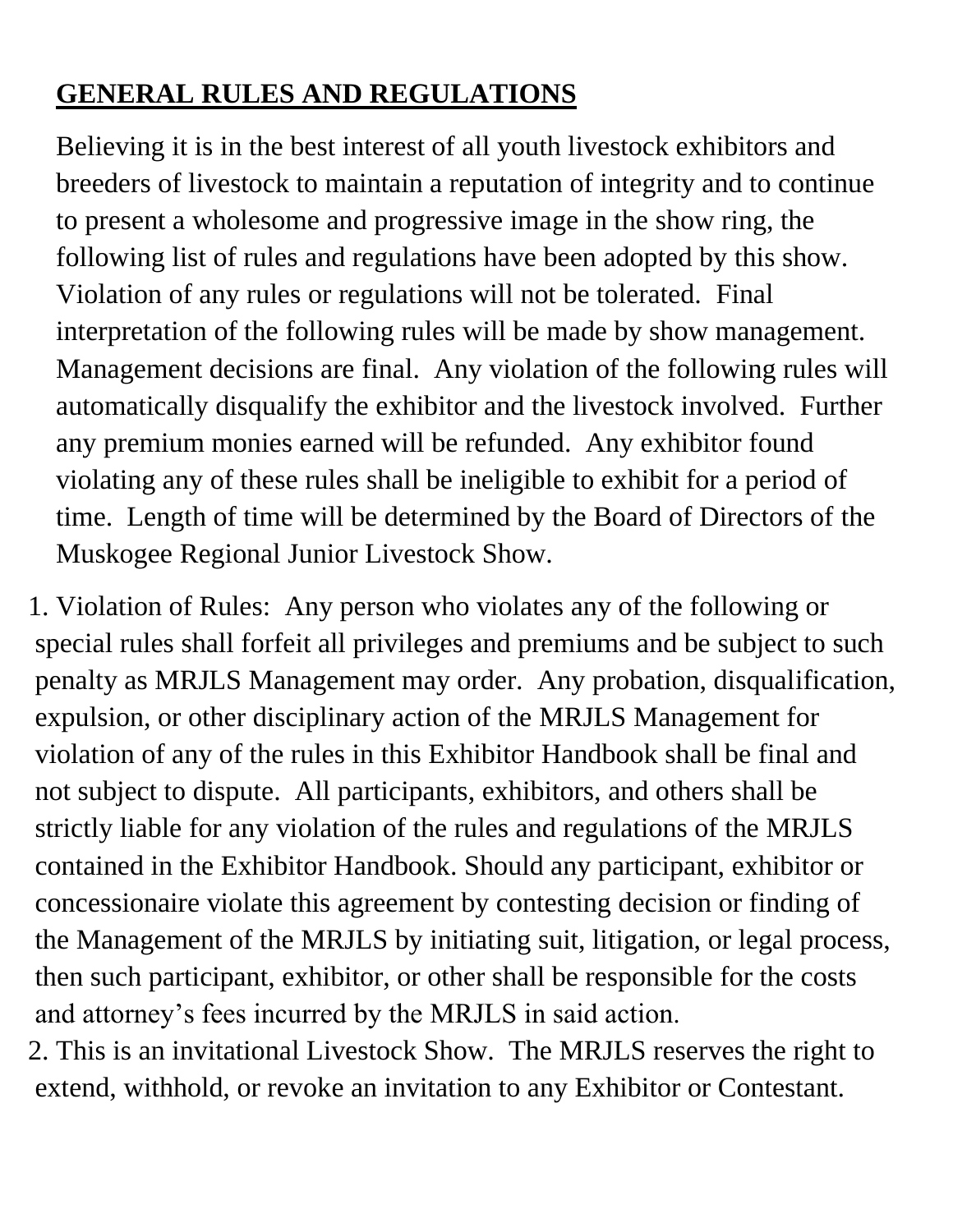- 3. Disqualification of Animal: Should any animal/entry awarded a prize be disqualified, the lower placing animals/entries will NOT move into the higher position.
- 4. The exhibitor must be the owner of any animal shown in his/her name. Junior exhibitors must have owned, cared for, and fed animals daily from no later than the date nominated. See rule 6.
- **5. An official health certificate must accompany all show animals. The official health certificate must be issued within thirty (30) days and shall be available at all times to the representatives of the Animal Industry Division. All animals must be free of any infectious, communicable or contagious disease and if such a disease is found, it will be cause for removal of the animal(s) from exhibition.**
- 6. All registered heifer entries must be registered and recorded in the sole name of the exhibitor or in his/her name and the name of his/her siblings under the age of 19. However, the heifer may only be entered, nominated and shown in one exhibitor's name. Tattoos and brands must match the papers and be correctly labeled. Swine ear notches must be correct and healed.
- 7. All exhibitors are expected to care for and groom their animals throughout the show. An exhibitor may be assisted by his or her immediate family (limited to parents, brothers, sisters, and grandparents), agricultural education teachers, county extension agent or other eligible exhibitors from their respective county or chapter. The official 4-H volunteer leader for a county group as designated by the county. Extension staff will be permitted to assist the youth under his or her supervision. The exhibitor must be present and assisting with and/or grooming his or her animal in preparation for showing.
- **8. Any junior exhibitor entering livestock in competition must be present to lead and show said animal in competition or in the premium sale or the animal will be disqualified and entry fees will not be refunded. Any infraction of rules will cause forfeiture of any premiums earned. The only exceptions to this rule are when a bonafide owner has more than one animal in a given class or due to**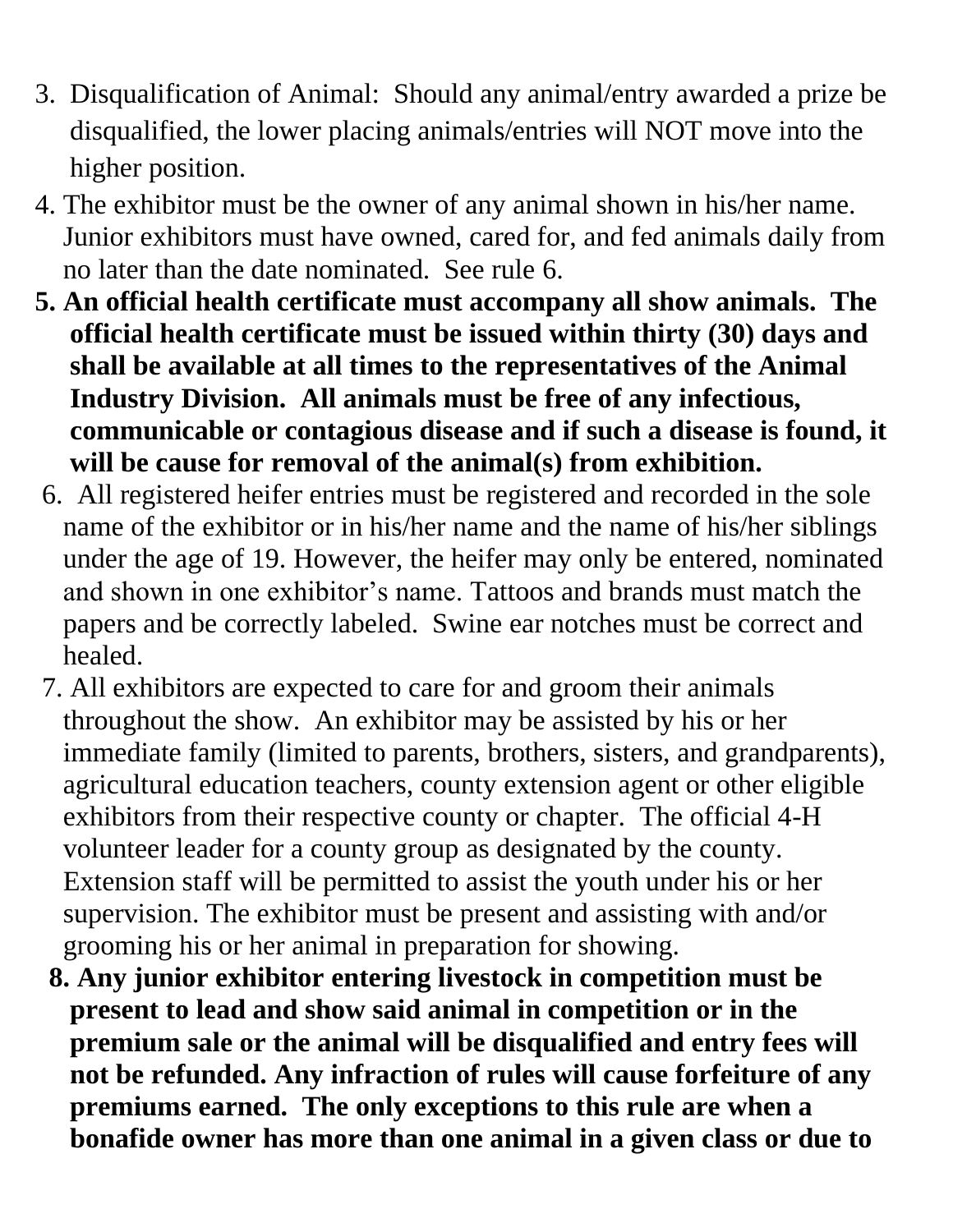**an extreme emergency or participation in a school sponsored state qualifying event, ie: state basketball playoffs sponsored by OSSAA the bonafide owner is not able to be in attendance. Such cases must be approved by the superintendent of each division:** 

| <b>Goat Division:</b> | <b>Colt Watson</b>       |
|-----------------------|--------------------------|
| <b>Hog Division:</b>  | <b>Gary Cook</b>         |
| <b>Lamb Division:</b> | <b>Brooklyn Herriman</b> |
| Doe Kids:             | <b>Gayle Blackman</b>    |
| <b>Beef Division:</b> | <b>Kim Emerson</b>       |

- 9. Do not misrepresent the age of the animal for the class in which it is shown. Commercial heifers must follow the tooth rule as printed in the catalog. Birth dates, transfer dates and other information on registration must be correct.
- 10. Treating or massaging any part of the body internally or externally with an irritant, counter irritant, or other substance to temporarily straighten a weak back or loin, to produce unnatural animation or to cause swelling or changes in contour or handling qualities is prohibited.
- 11.Minimizing the effectives of crampiness or to affect handling qualities or contour by feeding or injecting drugs, depressants or applying packs (hot or cold) or using any artificial contrivance or therapeutic treatment except normal exercise is prohibited.
- 12. Striking the animal to cause swelling is prohibited.
- 13. Surgery or any other procedures performed to change the natural process of growth, maturation, contour or appearance of any animal, to include teeth, is prohibited. Not included is removal of teats or horns, clipping and dressing of hair and trimming of hooves.
- 14. The injection or insertion of foreign materials under the skin or into the muscle is prohibited.
- 15. The use of alcoholic beverages in the feed is prohibited.
- 16. The use of any chemical and/or compound that is not approved by the Food and drug Administration for use in meat producing animals and the illegal use of approved chemicals and/or compounds is prohibited. All animals shall be subject to test (blood, urine, and tissue) for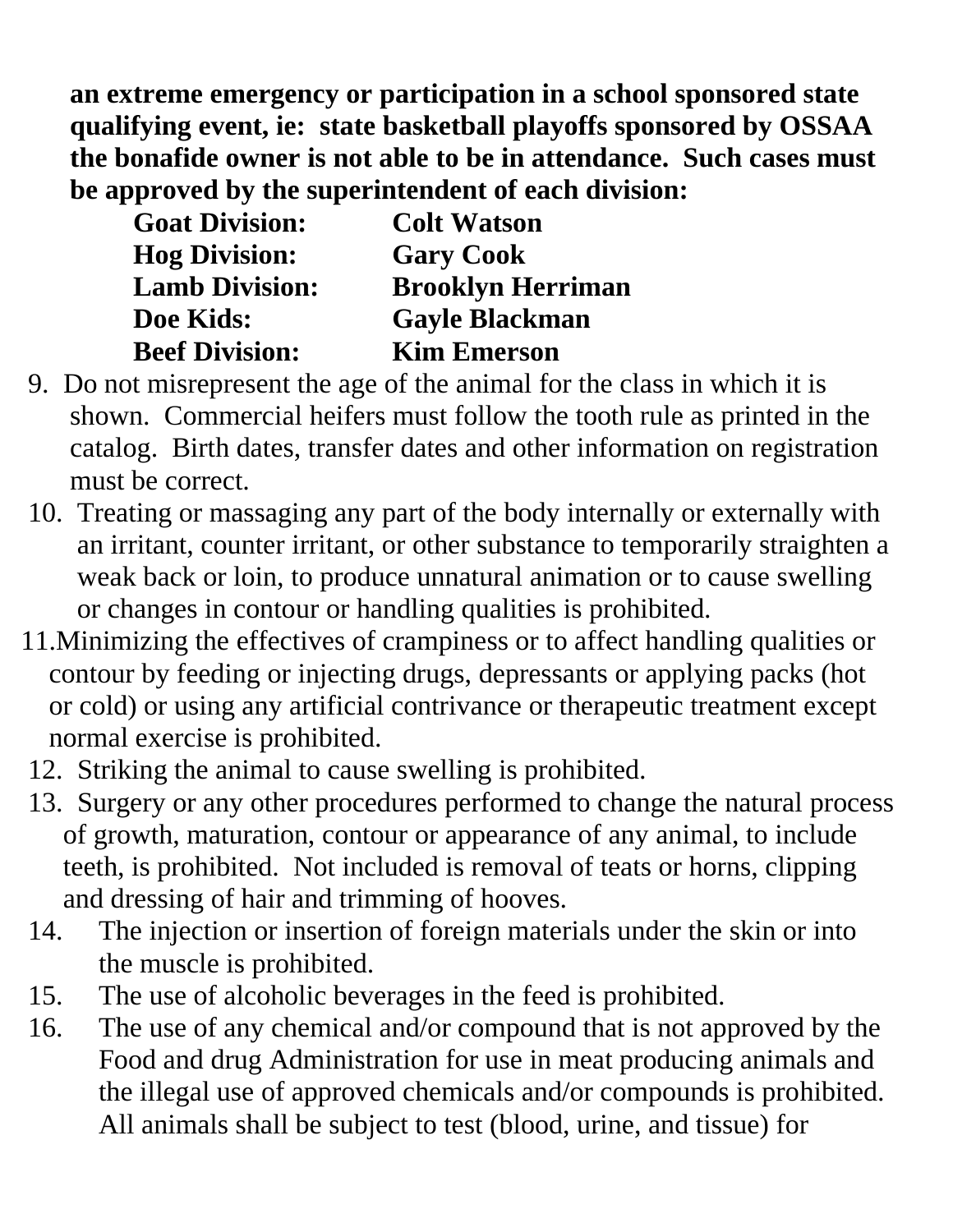foreign substances that exceed the acceptable levels established by the United State Department of Agriculture and/or Food and Drug Administration. A positive test will result in disqualification, forfeiture of any premiums and/or awards will exclude the exhibitor, organized group, or individual involved from future competition at this show. All medications at the show will be administered by licensed veterinarians only.

- 17. An exhibitor must show their animals in the appropriate weight class. In other words, if an exhibitor misses their weight class for any reason, the exhibitor is not allowed to move up to the next class and is disqualified.
- **18.Criticizing or interfering with the judge, other exhibitors, breed representatives or show officials before, during or after the event may result in an individual or group being expelled, placed on probation, or barred from exhibiting at the event.**
- 19.Exhibitors, organized groups or any individual switching animals at any time and changing ear tags and other forms of identification will be barred from showing and will forfeit prizes and premium money.
- 20.Injured animal: When the superintendent determines that an animal can no longer compete, said animal will be disqualified, and the next highest placing animal in that class or preliminary sale order will be brought in to replace the injured animal.
- 21.Unmanageable animals: The safety of the exhibitors and patrons are top priority. Therefore, Show Management may disqualify any animal deemed unmanageable.
- **22.Junior exhibitors, and adults involved with the exhibitors, are expected to adhere to the General Rules and Regulations of junior livestock show including the Showing Code of Ethics and the Junior Division Rules and Regulations may result in forfeiture of all premiums and awards, disqualification and expulsion or probation of the exhibitor, organized group the exhibitor represents, any individual or livestock involved. Probation, disqualification, expulsion or other disciplinary action of the show management will be final. Such action will require application for readmission under**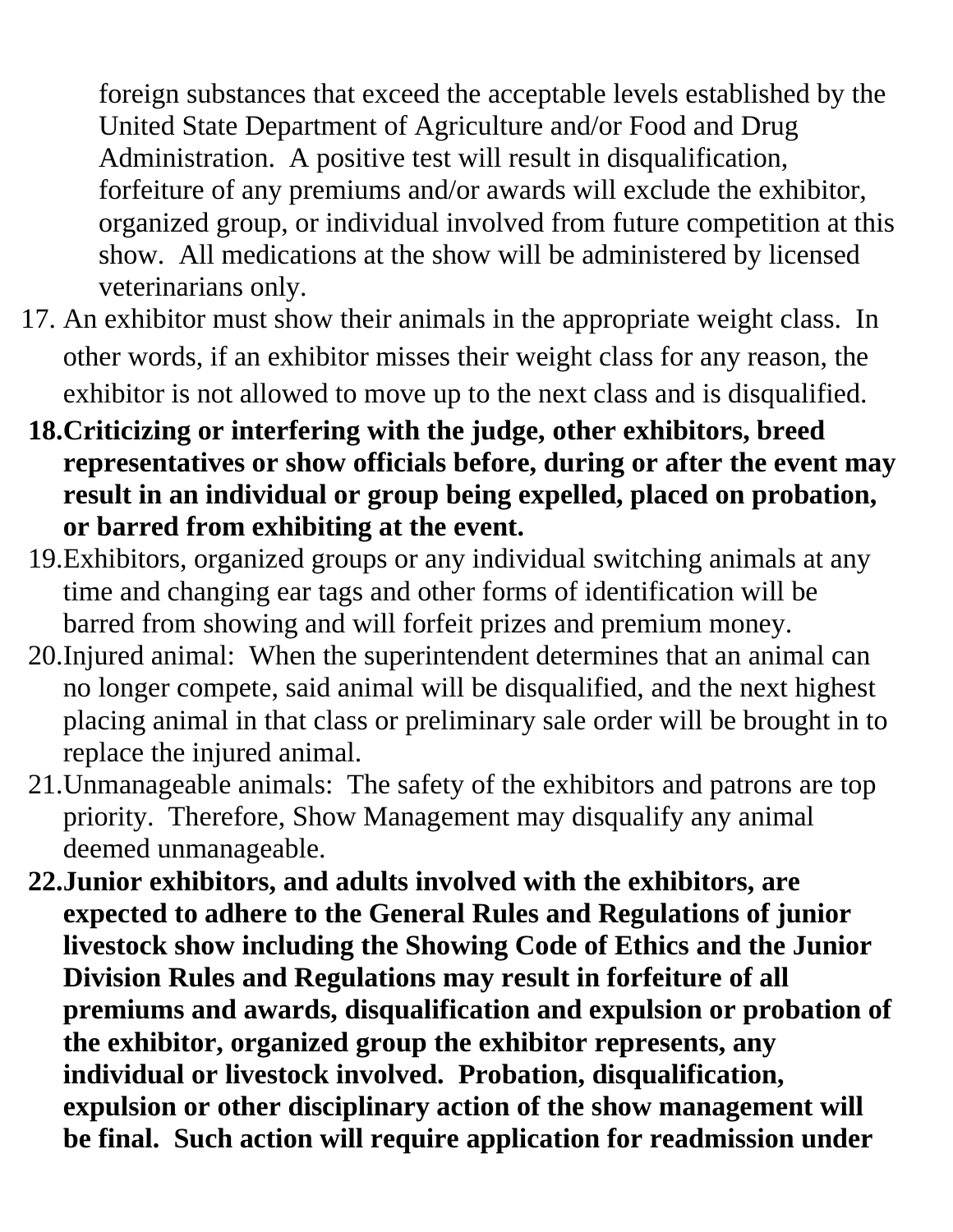**such terms as the management may prescribe before the group or individual is allowed to exhibit future events.** 

- 23.The show officials shall have full control over the exhibits, grounds, buildings, and assignment of tie and pen space and shall be the sole arbiter in interpretation of all rules, questions and differences connected with the show and sale but in no event will the Show Officials or Sponsors be held responsible for any loss or damage which may occur to any person, exhibitor, equipment or animal.
- 24.All animals have to be on the grounds by check in and must remain on the grounds until shown.
- 25.The Muskogee Regional Jr Livestock Show reserves the right to make spot checks of animals and exhibitors at any time to inspect and verify ownership and possession of any livestock entered in the junior livestock show.
- 26.The Muskogee Regional Jr Livestock Show reserves the right to question the alteration of any animal's physical or physiological structure. As a condition of participation in the Muskogee Regional Jr Livestock Show, participant agrees to submit to The Muskogee Regional Jr Livestock Show, at their discretion any animals so entered for immediate testing. Test(s) may include, but not be limited to blood, tissue and urine, without recourse against The Muskogee Regional Jr Livestock Show. A participant of any animal(s) producing an analysis with prohibited substance will be barred from future competition at The Muskogee Regional Jr Livestock Show. The Muskogee Regional Jr Livestock Show may withhold from such participant any premium monies that have been awarded, or take any other steps deemed desirable.
- 27. This show is open to 4-H and FFA members of Adair, Cherokee, Haskell, McIntosh, Muskogee, Sequoyah, Okmulgee and Wagoner Counties. Participants must be enrolled in a school or a resident of the above mentioned counties. Exhibitors must be eligible to be enrolled in 4-H by the first day of the Show. Exhibitors must be enrolled in 4-H 30 days before the first day of the Show unless they become eligible within the 30 days, then they must do so as soon as they become eligible.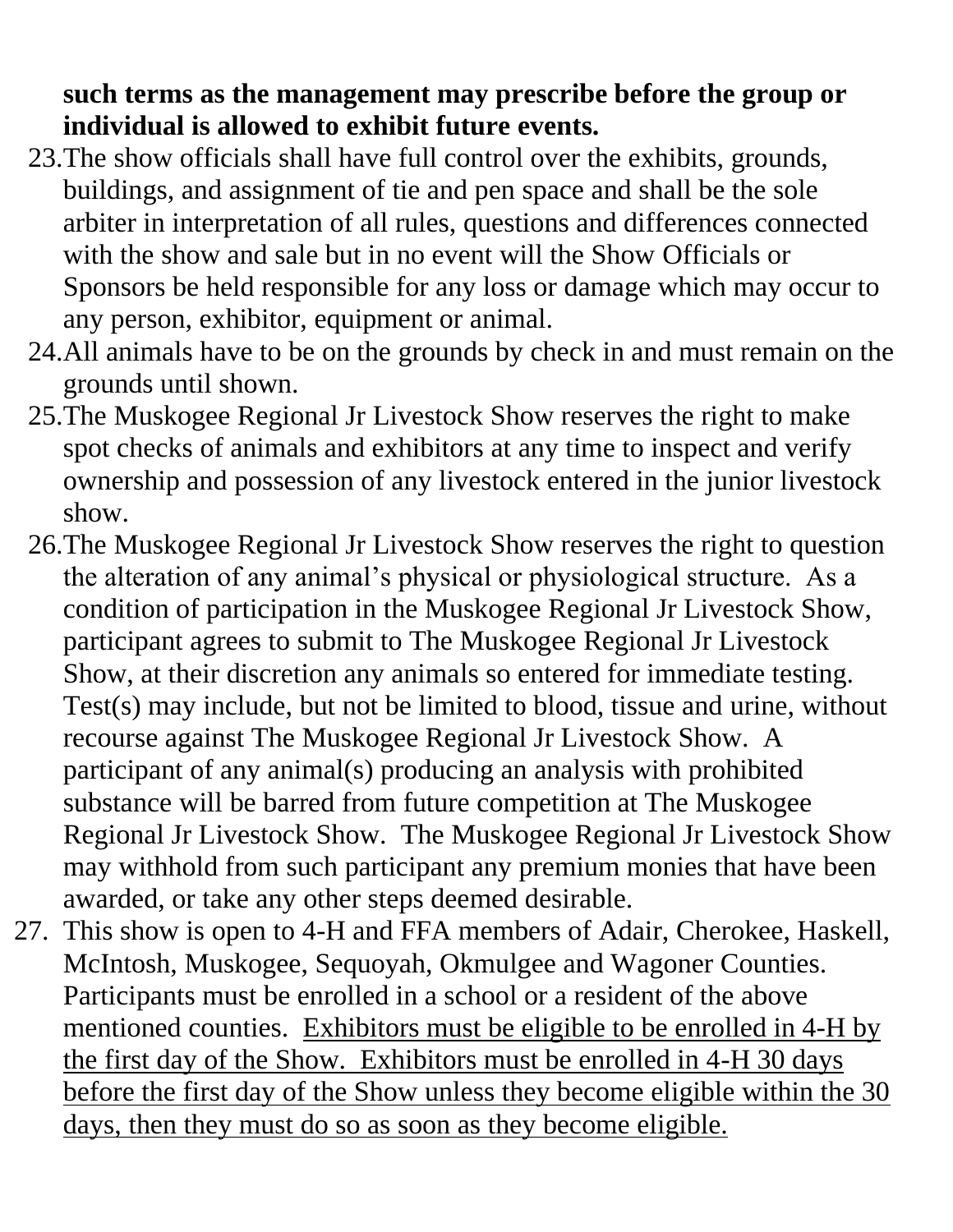28.Animals must be nominated and entered to show. NO EXCEPTIONS! Entries in all divisions must be postmarked no later than 5:00 pm Monday, December 13. 2021. All forms must be accompanied by the following fees.

\$20.00 per steer \$20.00 per heifer \$15.00 per hog

\$15.00 per lamb

\$15.00 per goat

Exhibitors may nominate as many animals of each specie as they wish; however, they may only show the same number that is stated in this catalog.

 No refunds will be made on incorrect entries. Cash will not be accepted for nominations and entry fees, please pay with school, agency or personal check.

- 29. Incomplete Nomination Policy: Nominations that are submitted but incomplete (i.e. missing signatures, missing tag numbers, missing ear notches, etc.) will be entered into the database as incomplete and a letter will be returned to the nominating family explain why the nomination is incomplete. A one-time \$20 incomplete fee will be charged and is required in order for a nomination to be complete, in addition to the missing returned information. Deadline is the 3<sup>rd</sup> Friday in January.
	- 30. Each exhibitor may show no more than 3 steers, 3 market wether goats, 3 breeding doe kids, 3 lambs, 3 market hogs, and 3 heifers. No animal in any division may be shown in more than one class.
	- 31. NO STRAW OR HAY IS ALLOWED FOR BEDDING. STALL, PEN AND EXHIBITION PLACES MUST BE CLEAN AT ALL TIMES and refuse disposed of as directed by the superintendent. Straw may be used in tie outs, but must be cleaned up and removed at the conclusion of the show by exhibitors. <u>Beef Exhibitors</u>: Before leaving show, please pull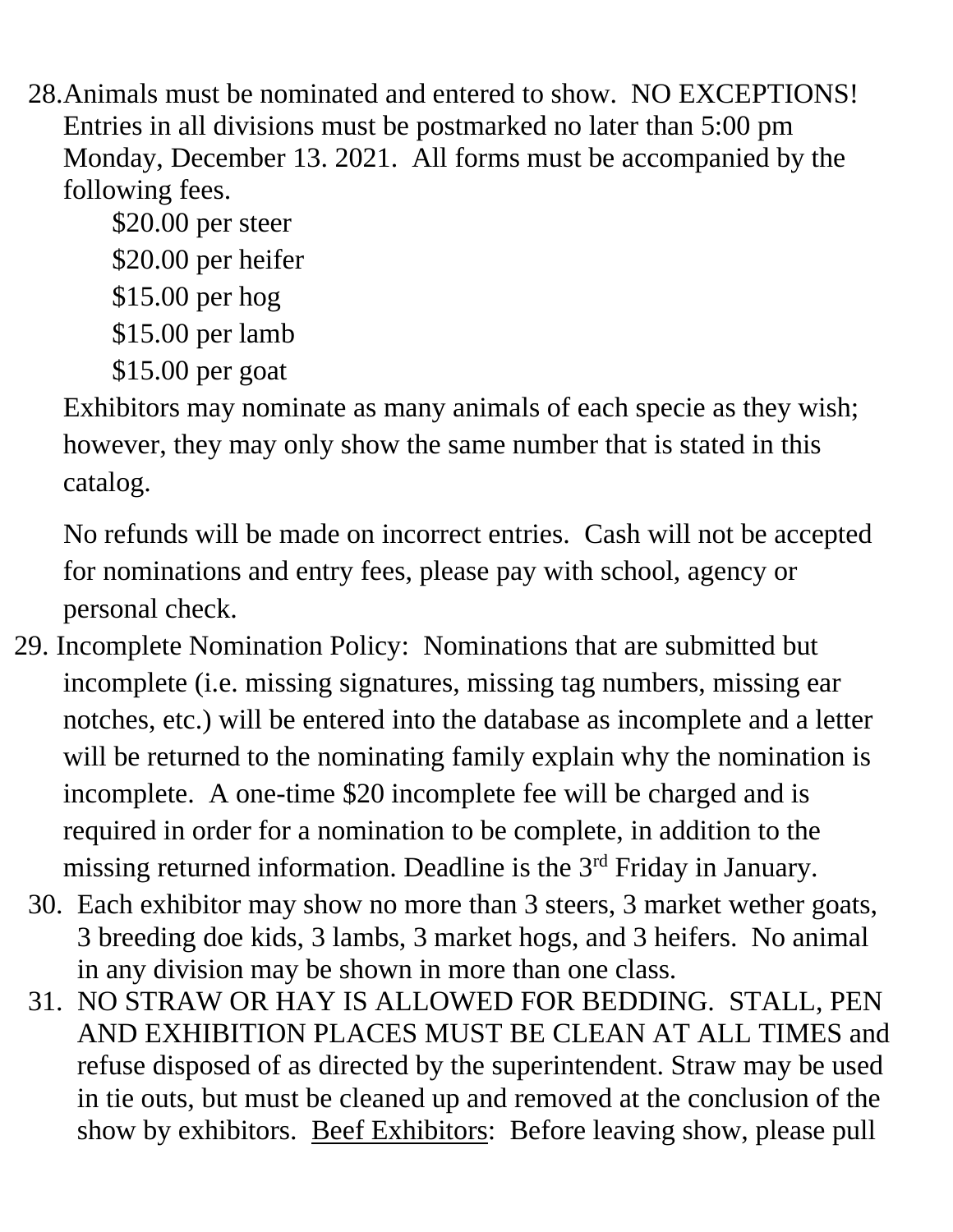wood chips back two feet from the tie rail so that it can be handled with a tractor. Remove all plastic bags and put in dumpster.

- 32. Any animal that has been sold in any premium sale where ownership has changed prior to this show is ineligible to be exhibited in this show.
- 33. Show management will check all Grands, Reserve Grands and Bronze Medallion for DNA immediately following specie selection by a superintendent or assistant superintendent and 1 MRJLS board member.
- 34. All animals are subject to DNA collection at direction of show management.
- 35. Only exhibitors will be allowed in the show rings and holding pens. Parents or other exhibitors will not be allowed to assist the exhibitors in the show rings or holding pens during judging time and shall remain completely outside show or holding pens.
- 36. Any exhibitor not presented promptly on schedule will be ruled out of competition. Exhibitors will be called one (1) time for exhibition and sale order; superintendents have the authority to move on.
- 37. Animals which are jointly owned and fed on a partnership are not eligible to be exhibited in the show.
- 38. Any protest must be filed with the show management no later than thirty (30) minutes following judging of the respective division and must be submitted in writing with a \$100 deposit and must pay for all tests. In the event of a valid protest, the \$100 will be returned to the protestor. If the protest is not valid the decision of the show manager is final.
- 39. All animals are subject to the white towel test rule prior to entering the show ring.
- 40. Any attempt to misrepresent or falsify the ownership, age, weight, weight gain or parentage of an animal will be considered a violation of the General Rules.
- 41. Show Officials shall designate all grooming areas, and stall assignments.
- 42. Any exhibitor who knowingly and willingly violates one or more of these rules will be required to forfeit all premium money and trophies and may be permanently barred from all Oklahoma Shows. Sanctions may also be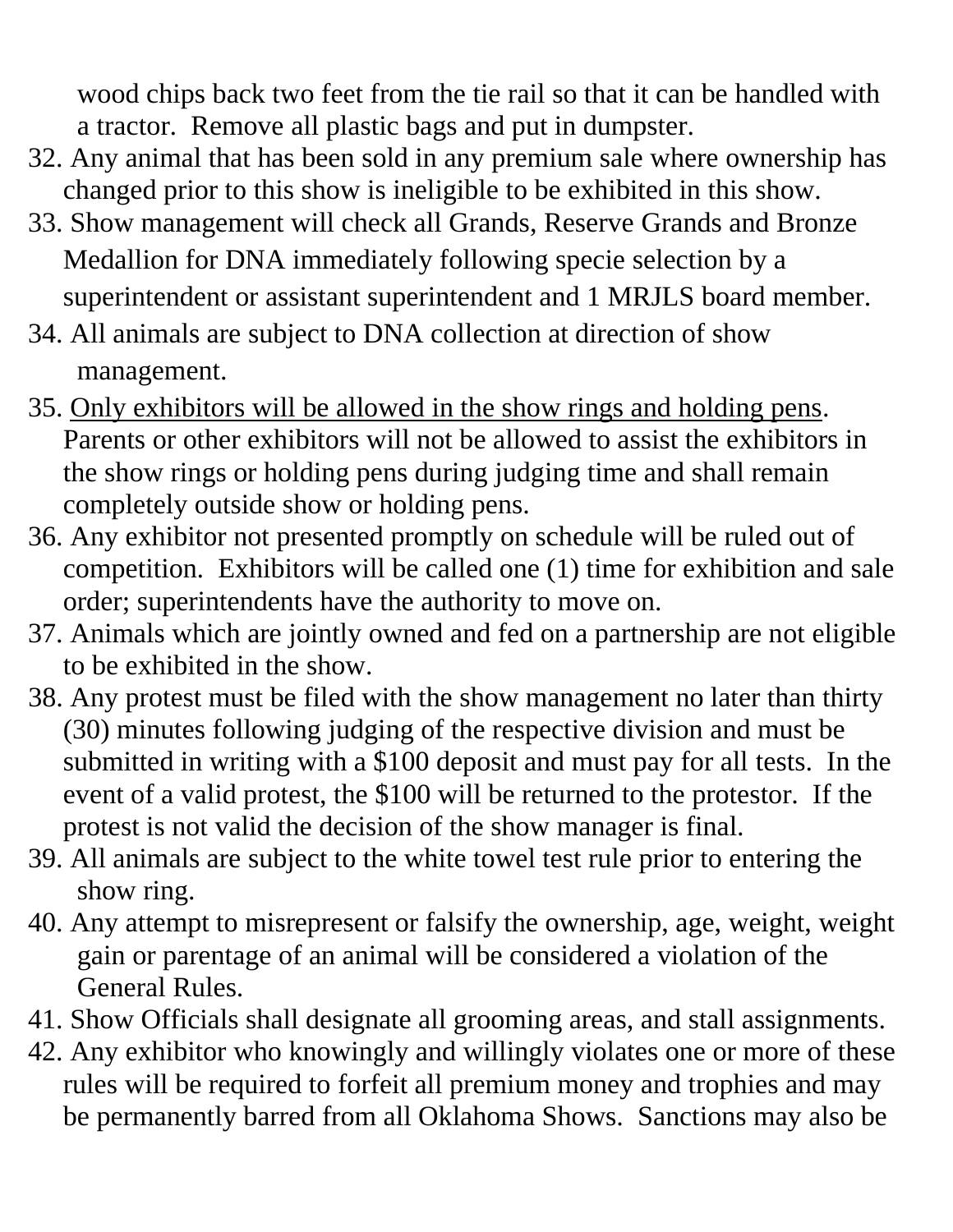imposed on the exhibitor's FFA Chapter or 4-H Club if there is reasonable cause to believe that its leaders or any of its members were aware of or participated in the violation.

- 43. No exhibitor shall be eligible to compete in the Muskogee Regional Junior Livestock Show if the exhibitor has been disqualified from competition in Oklahoma, Regional or National Shows/Fairs or has had a premium withheld or withdrawn on the violation involving misrepresentations, fraud or deception practiced or attempted.
- 44. Regional or National Shows shall be informed of barring/disqualification actions taken against exhibitor and State FFA Office and the State 4-H Office will be notified.
- 45. Bronze Medallion: 3rd place in each breed may show for Bronze Medallion. 4<sup>th</sup> place cannot fill in.
- 46. Show ring dress code:
	- A. 4-H Member:
		- o An official 4-H vest, jacket, or pullover wind jacket.
		- o Must be of the appropriate colors of solid green, solid white, or a mix of green and white.
		- $\circ$  Must have an official 4-H emblem of at least 2  $\frac{1}{2}$  inches permanently affixed to the front and left side of the vest or jacket.
		- o Must wear a collared shirt under the vest or jacket that is the appropriate colors of solid green, solid white, or a mix of green and white.
	- B. 4-H Member:
		- o A buttoned up, collared shirt or polo shirt, short or long sleeve, of the appropriate 4-H colors of solid green, solid white, or a mix of green and white.
		- o No third color mix or additional colors are allowed.
		- $\circ$  Must have an official 4-H emblem of at least 2 % inches that is permanently affixed to the front, left side of the shirt.
	- C. FFA Member:
		- o An official Oklahoma FFA corduroy jacket, pullover wind jacket, softshell jacket or vest.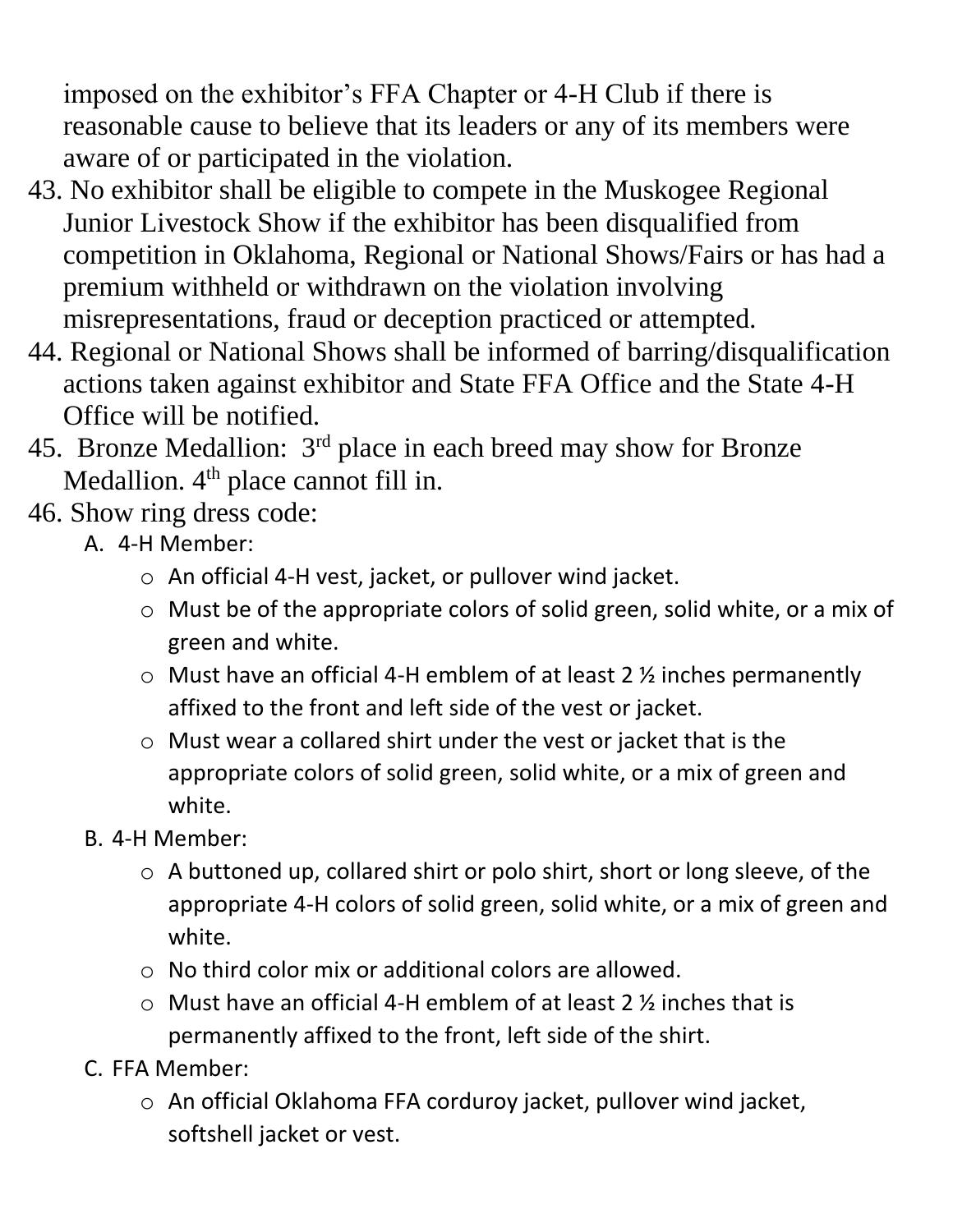- o A pullover wind jacket, softshell jacket or vest must be of the appropriate colors of solid blue, solid yellow, or a mix of blue and yellow.
- $\circ$  Must have an official FFA emblem of at least 2  $\frac{1}{2}$  inches permanently affixed to the front and left side of the jacket options or vest.
- o Must wear a collared shirt under any of the jacket options or vest that is of the appropriate colors of solid white, solid blue, solid yellow, or a mix of blue and yellow.
- D. FFA Member:
	- o A buttoned up, collared shirt or polo shirt, short or long sleeve, of the appropriate FFA colors of solid white, solid blue, solid yellow, or a mix of blue and yellow.
	- o No third color mix or additional colors are allowed.
	- $\circ$  Must have an official FFA emblem of at least 2  $\frac{1}{2}$  inches that is permanently affixed to the front and left side of the shirt.

In addition:

- No headgear is allowed.
- NO farm logos shall appear on any article of clothing, including towels, masks, brushes, etc.
- No jeans with designer holes will be allowed, final decision will be determined by species superintendent.
- The Show Ring Dress Code will also be enforced during the Premium Sale.
- 47. Household Nominations: Students will be allowed to enter and show any animal nominated by an individual from their household according to the following restrictions:
	- The students must all legally reside in the same household and share the same legal address.
	- The student who is entering the animal must have materially participated in the care of the project.
	- All exhibitors must sign the DNA sample envelope.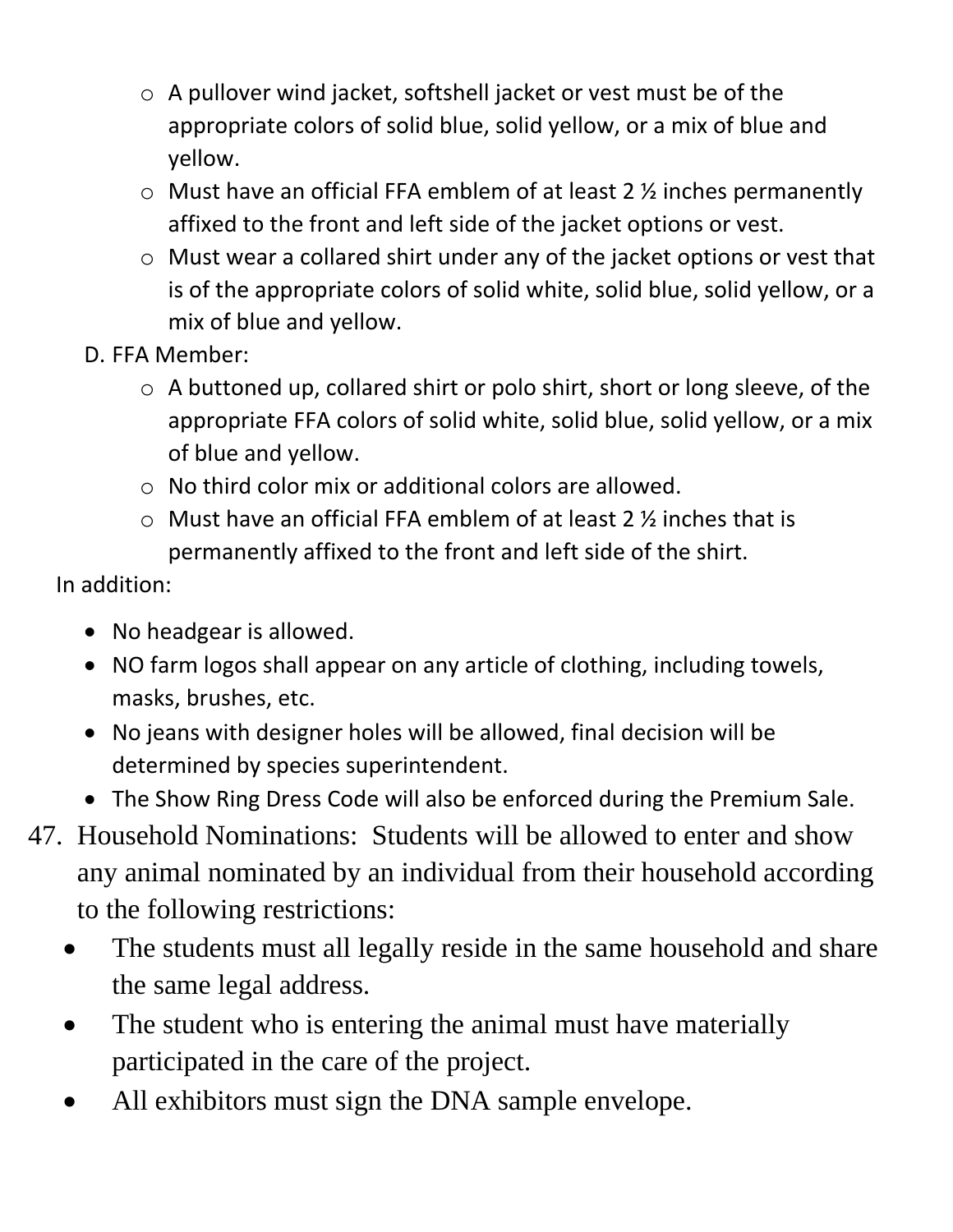# **ACADEMIC ELIGIBILITY**

- ➢ Youth who have been declared ineligible to participate in extracurricular activities by their local school administration will be declared ineligible to participate in this show.
- ➢ Youth who are eligible on the first day of the show will be considered eligible through the duration of the show. Similarly, youth who are ineligible on the first day of the show will be considered ineligible through the duration of the show.
- ➢ Ineligible youth who participate in the show will forfeit all show and/or sale premiums and awards and will be subject to disciplinary action as provided by local school policies.
- $\triangleright$  It will be the responsibility of the local school administration to notify the show management if a particular student is ineligible to participate. Show management cannot take action on academic eligibility unless notified in person or in writing by appropriate school officials.

# **SHOWMANSHIP**

Showmanship buttons will be given at the discretion of a designated judge. No other showmanship contest will be held.

# **PREMIUM AUCTION**

The Grand Champion, Reserve Grand Champion and Bronze Medallion hogs, lamb, steers, heifers, market goats, doe kids will sell first, followed by the remaining sale animals.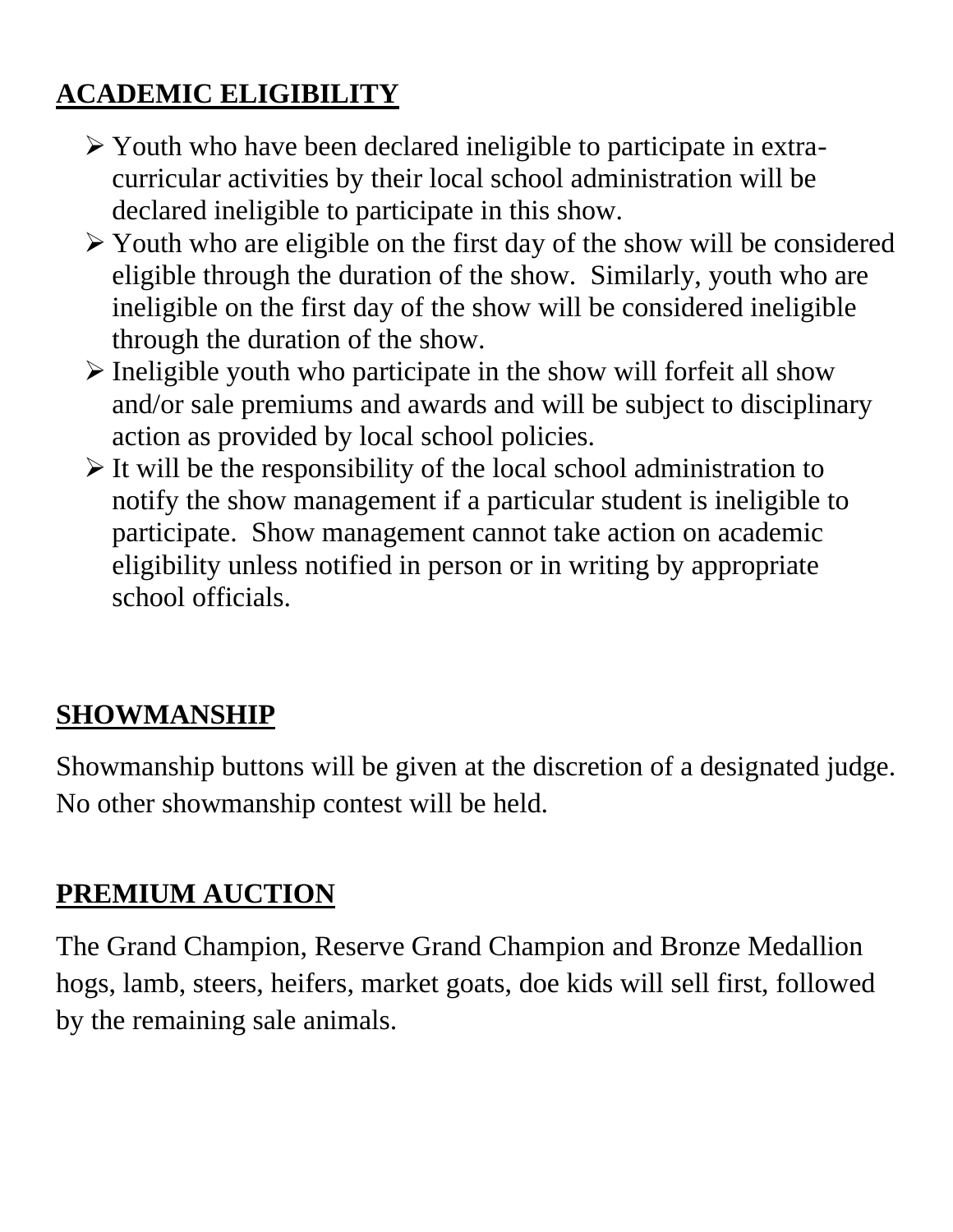# **RULES OF THE AUCTION**

- 1. A public auction will be held Saturday evening March 5, 2022 at 6:00 pm. Any exhibitor not wishing to auction animals must notify show management within 30 minutes at the conclusion of the Steer Show. Sale animals must be in place by 4:00 pm SHARP March 5.
- 2. When selecting for sale order; you cannot pull other animals until dismissed by superintendent.
- 3. Animals auctioned in the Premium Auction will remain the property of the exhibitor. The buyer may buy the animal after the auction on a private treaty basis. The exhibitor will retain possession of their animal before, during and after the auction. The Muskogee Regional Junior Livestock Show will not be responsible for any animal at any time.
- 4. Written permission must be obtained from Show Management before any animal may leave the show prior to release times.
- 5. Any junior exhibitor entering livestock in competition must be present to lead and show said animal in competition or in the premium sale or the animal will be disqualified and entry fees will not be refunded. Any infraction of rules will cause forfeiture of any premiums earned. The only exceptions to this rule are when a bonafide owner has more than one animal in a given class or due to an extreme emergency or participation in a school sponsored state qualifying event, ie: state basketball playoffs sponsored by OSSAA the bonafide owner is not able to be in attendance. Such cases must be approved by the superintendent of each division:

| Colt Watson       |
|-------------------|
| Brooklyn Herriman |
| Kim Emerson       |
| <b>Gary Cook</b>  |
| Gayle Blackman    |
|                   |

6. The Show Ring Dress Code will also be enforced during the Premium Sale.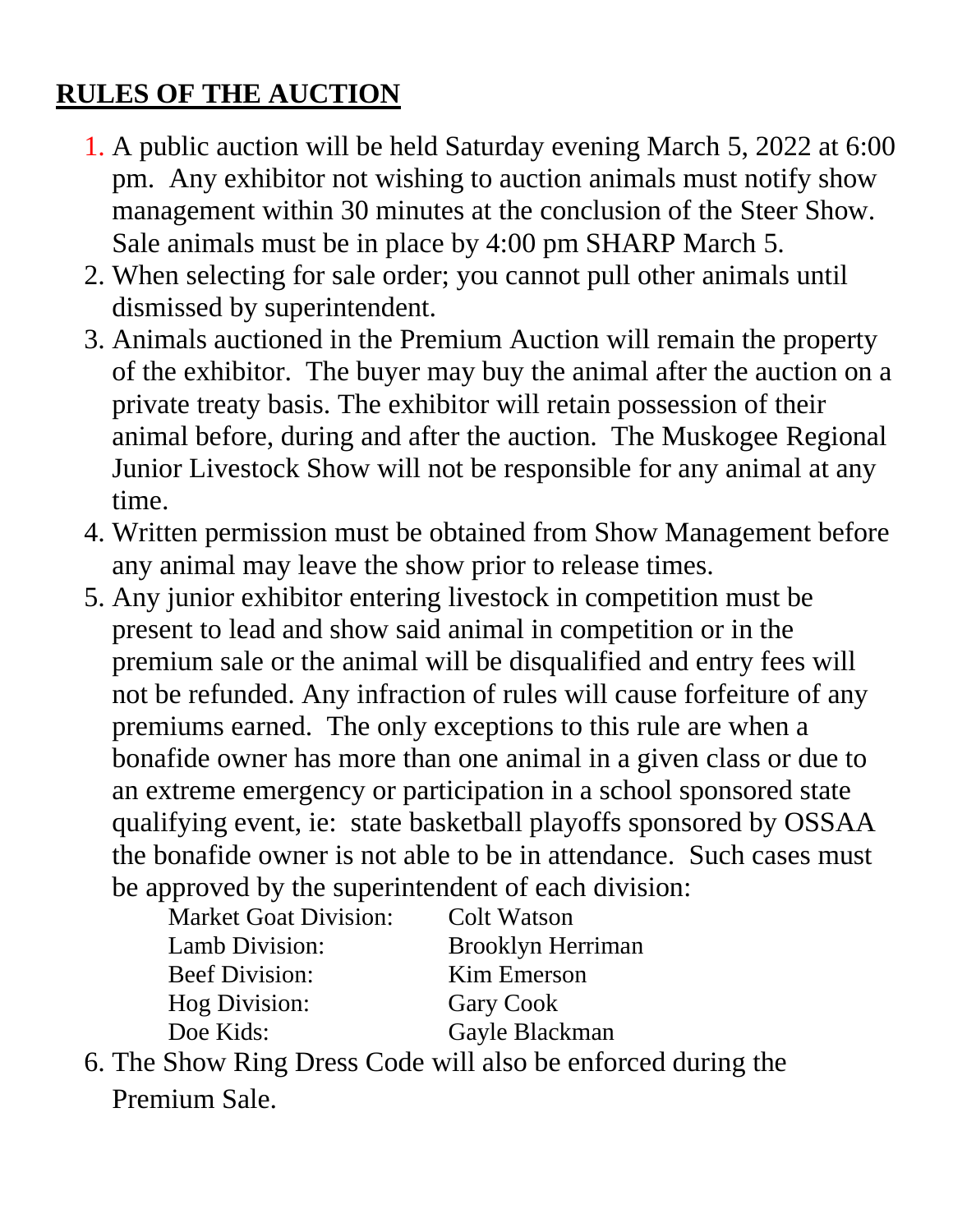- 7. An exhibitor can auction (1) Steer or one (1) Heifer or one (1) Hog or one (1) Lamb or one (1) Goat in the auction. Except that the same exhibitor may auction all Grand, Reserve Grand Champions and Bronze Medallions.
- 8. A picture will be taken of all sale animals with the cost of 2 prints deducted from each exhibitor's premium check. It is optional for exhibitors to exhibit their animal at the sale. They may choose to walk in the ring alone or with their sale animal. **Except: Grand Champion, Reserve Grand Champions and Bronze; they are expected to be on display at 5:00 pm the day of the sale and are released immediately after going through the sale ring. There will not be a professional photographer available the night of the sale but will be available all week during the show. All exhibitor's animals who make the sale and alternates must take a photograph.**
- 9. At the completion of the sale order for steers, exhibitors must notify show management within 30 minutes as to which animal is to be on the sale order. If the exhibitor fails to do so, management shall select the animal to be placed in the sale order.
- **10.** FFA and 4-H members who make the premium sale will be required to participate throughout the week in the set-up of the premium sale, Saturday morning, March 5, 8:30-11:00 am or the premium sale clean-up, Monday, March 7, 3:30-6:00 pm. Sale participants not participating in these will be assessed a \$50 clean-up fee. This fee will be deposited into the Regional Show General Account. **Exhibitors with the last name beginning with A-M will set up on Saturday Morning and names beginning with N-Z will clean up on Monday evening unless they are asked to work during the week.**
- **11.** The Regional Premium Auction will accept add-ons throughout the sale. Sale Management will be running an add-on booth. NOTE: Show management encourages buyers and donors to pay for add-ons the night of the sale. Show management will provide an invoice for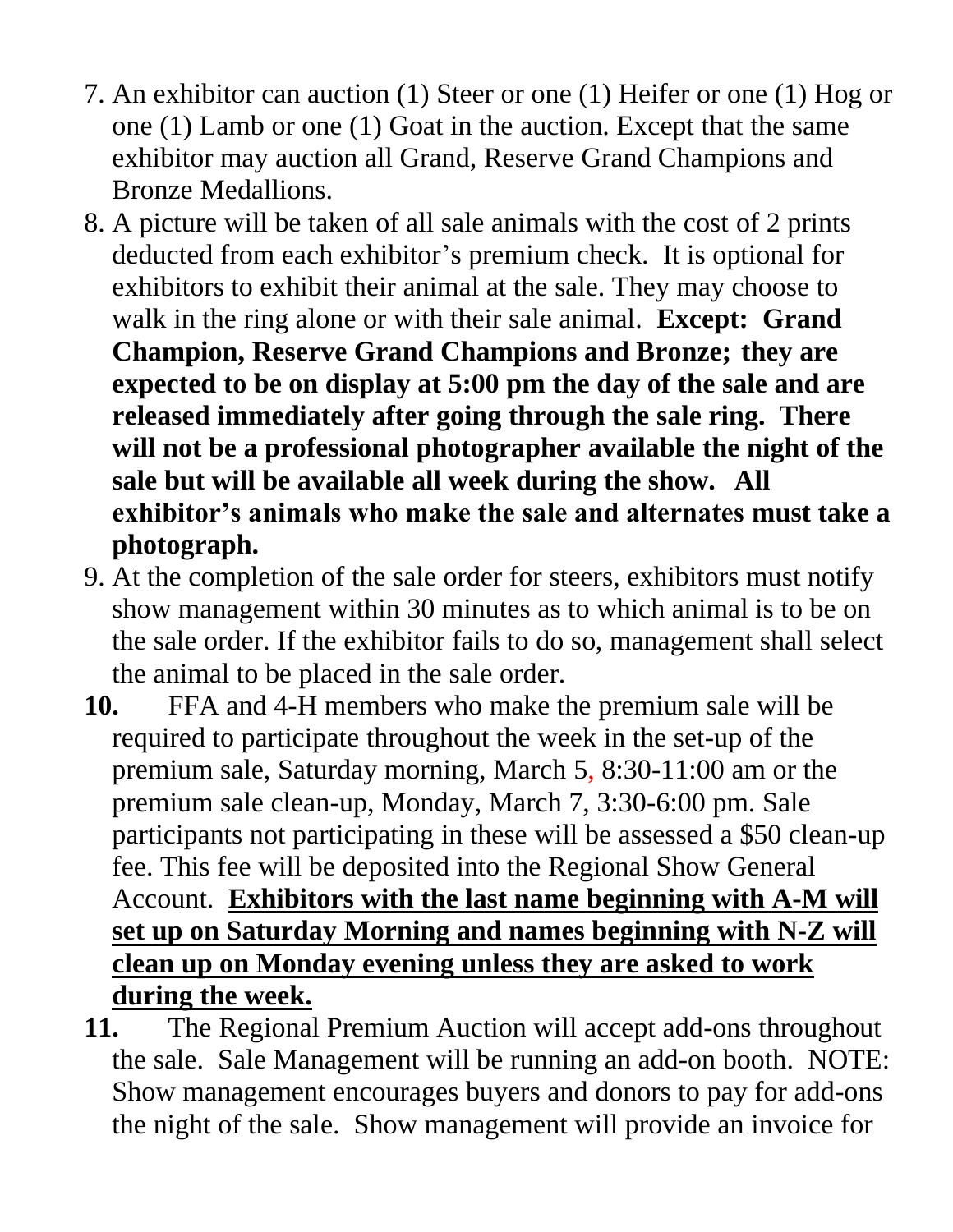add-ons the night of the sale. For add-ons less than \$100, it will be the responsibility of the person requesting the add-on to provide the donor with the invoice. If add-ons aren't paid within 30 days of the night of the sale, collection will become the responsibility of the exhibitor.

## **BEEF DIVISION SUPERINTENDENT:** Kim Emerson **ASSISTANT SUPERINTENDENT:** Darrin Cooper **JUDGE:** Clint Rusk

Cattle Stall Assignments: Space is assigned to each county based on number of cattle nominated from that county compared to the total nominated. It varies from year to year, but might only be 2.5 feet per animal. We obviously know that isn't enough, but many nominated cattle don't show up and many choose to utilize tents. We encourage you to cooperate with others from your county to best utilize the assigned space. If you need more space, contact the superintendent. Space might be available outside.

#### **STEERS**

Minimum of 1000 lbs.

Steer check in: Thursday, March 3, 10am to 1pm Steer show: Friday, March 4, 7pm

**Only exhibitors will be allowed in the show rings and holding areas. Parents or other exhibitors will not be allowed to assist the exhibitors in the show rings or holding pens during judging time and shall remain completely outside show or holding pens.**

#### **NO CLIPPING/FITTING/BEDDING IN WASH RACKS.**

 $\triangleright$  Lost tags on all animals must be replaced by check in time for their division.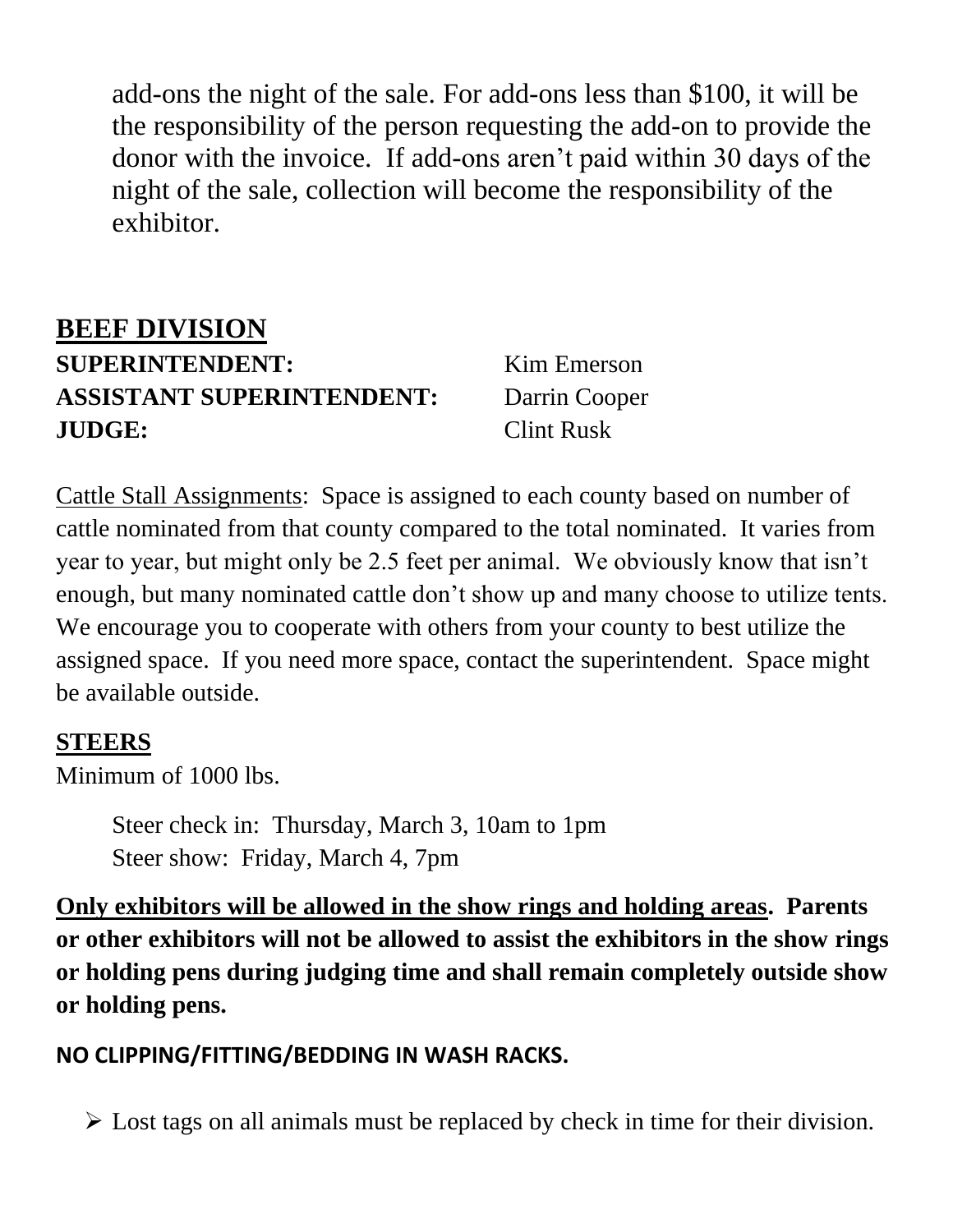- ➢ Show order will be posted.
- ➢ Electricity may be limited in Beef Barn. Generators are encouraged.
- ➢ Recommendation: Neck ties are strongly encouraged for cattle. Tents will be allowed in designated areas. Any animal stalled outside the green panels or designated areas; MRJLS will not be responsible for.
- ➢ Steers will be led into show ring in the order they are posted.
- ➢ All cattle will be groomed in cattle barn or in areas designated by show officials.
- ➢ All animals have to be on the grounds by check in and must remain on the grounds until shown.
- ➢ All steers will be weighed. No reweigh except at the discretion of the superintendent.
- $\triangleright$  Steer classes will be divided by weight.
- $\triangleright$  An exhibitor must show their animals in the appropriate weight class. In other words, if an exhibitor misses their weight class for any reason, the exhibitor is not allowed to move up to the next class and is disqualified.
- $\geq$  25% of steers exhibited shall make the sale.

**An official health certificate must accompany all show animals. The official health certificate must be issued within thirty (30) days and shall be available at all times to the representatives of the Animal Industry Division. All animals must be free of any infectious, communicable or contagious disease and if such a disease is found, it will be cause for removal of the animal(s) from exhibition.**

**Clean up: NO STRAW OR HAY IS ALLOWED FOR BEDDING. STALL, PEN AND EXHIBITION PLACES MUST BE CLEAN AT ALL TIMES and refuse disposed of as directed by the superintendent. Straw may be used in tie outs, but must be cleaned up and removed at the conclusion of the show by exhibitors. Before leaving show, please pull wood chips back two feet from the tie rail so that it can be handled with a tractor.**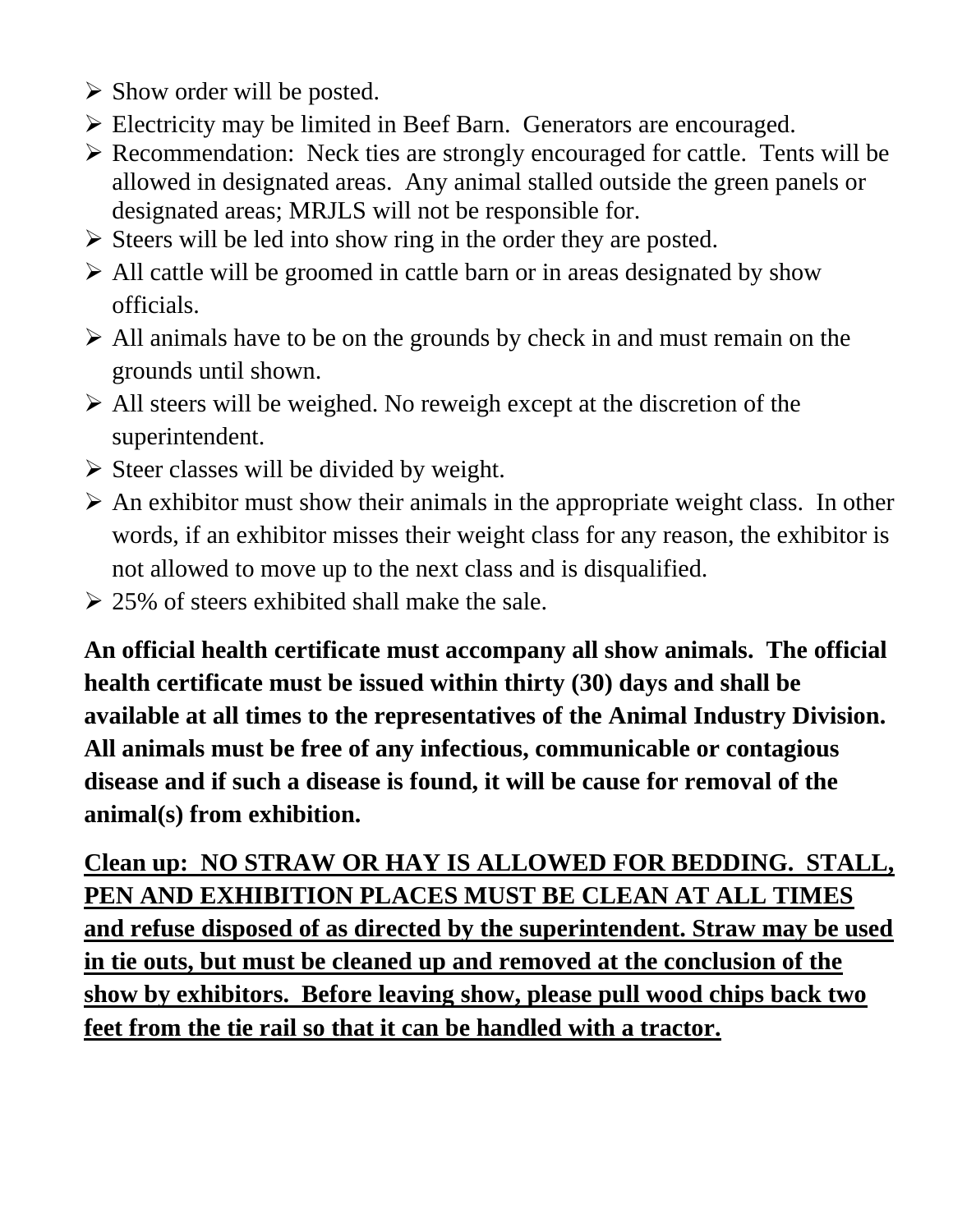# **HEIFERS**

Check in: Thursday, March 3 10am to 1pm Show: 8:30 am Friday, March 4

#### **NO CLIPPING/FITTING/BEDDING IN WASH RACKS.**

- ➢ All cattle will be groomed in the cattle barn or in areas designated by the show officials.
- ➢ Electricity may be limited in Beef Barn. Generators are encouraged.
- ➢ All animals have to be on the grounds by check in and must remain on the grounds until shown.
- ➢ Recommendation: Neck ties are strongly encouraged for cattle. Tents will be allowed in designated areas. Any animal stalled outside the green panels or designated areas; MRJLS will not be responsible for.
- ➢ **Only exhibitors will be allowed in the show rings and holding areas. Parents or other exhibitors will not be allowed to assist the exhibitors in the show rings or holding pens during judging time and shall remain completely outside show or holding pens.**

**Clean up: NO STRAW OR HAY IS ALLOWED FOR BEDDING. STALL, PEN AND EXHIBITION PLACES MUST BE CLEAN AT ALL TIMES and refuse disposed of as directed by the superintendent. Straw may be used in tie outs, but must be cleaned up and removed at the conclusion of the show by exhibitors. Before leaving show, please pull wood chips back two feet from the tie rail so that it can be handled with a tractor.** 

- 1. All heifers must be nominated by December 13, 2021.
- 2. To constitute a breed; five heifers must check-in and show. Any breed having less than five heifers show will be placed in "All other breeds". All other breeds will show as any other breed.
- 3. Registered heifers must have hair samples (DNA); if the tattoo is not present a MRJLS nomination tag must be attached; if registration papers are not available at the time of nomination a MRJLS nomination tag must be attached. Birthdate and breed must be recorded on nomination form. Heifers must be shown as nominated. If an exhibitor nominates a registered heifer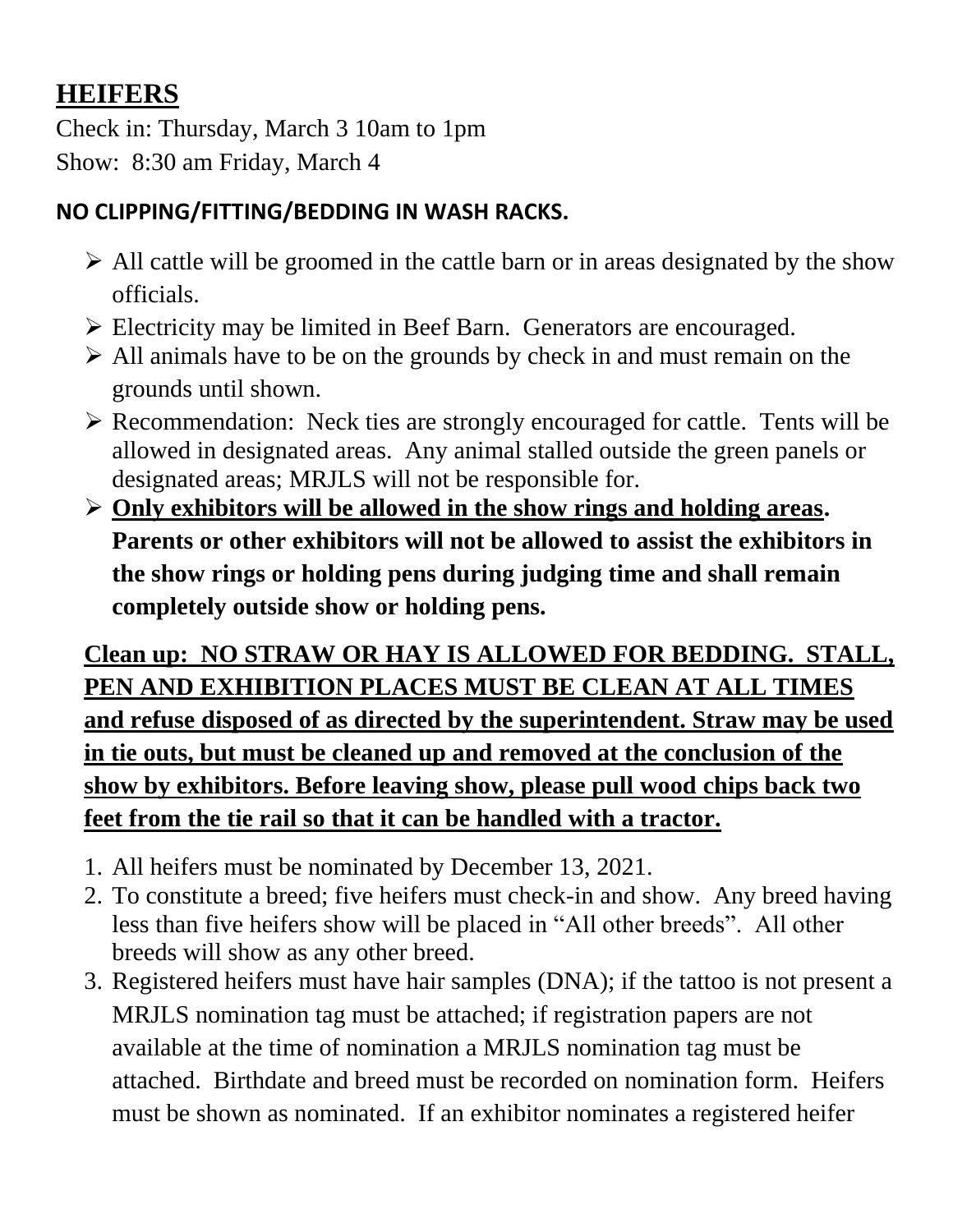without registration papers and would like the option to show the heifer as commercial, in case registration papers are not received, heifer must be tagged.

- **4.** Registration papers are required for registered beef heifers. Only original registration papers from breed associations will be accepted. Registration papers must be in exhibitor's name by December 13, 2021. All registered heifer entries must be registered and recorded in the sole name of the exhibitor or in his/her name and the name of his/her siblings under the age of 19. However, the heifer may only be entered, nominated and shown in one exhibitor's name. Tattoos and brands must match the papers and be correctly labeled.
- 5. If there are less than 5 heifers in the AOB at time of check in, they will be given the opportunity to meet requirements for the Commercial Heifer Show by 8:00 am the day of the cattle show.
- 6. An official health certificate must accompany all show animals. The official health certificate must be issued within thirty (30) days and shall be available at all times to the representatives of the Animal Industry Division. All animals must be free of any infectious, communicable or contagious disease and if such a disease is found, it will be cause for removal of the animal(s) from exhibition.
- 7. Commercial heifer classes will be divided by weight. These classes may also be divided into divisions at the discretion of the superintendent.
- 8. Lost tags on all animals must be replaced by check in time for their division.
- 9. Show will be in alphabetical order. Classes will show youngest to oldest
- 10. Show Order
	- 1) Commercial Heifers
	- 2) Registered Heifers
	- 3) AOB Heifers
- 11. Registered Heifer Classes
- a) Summer Heifer Calves Calved after May 1, 2021
- b) Spring Heifer Calves Calved between March 1 and April 30, 2021
- c) Junior Heifer Calves Calved between January 1 and February 28, 2021
- d) Winter Heifer Calves –Calved between November 1 and December 31, 2021
- e) Senior Heifer Calves Calved between September 1 and October 31, 2020
- f) Summer Yearling Heifers Calved between May 1 and August 31, 2020
- g) Junior Yearling Heifers Calved between March 1 and April 30, 2020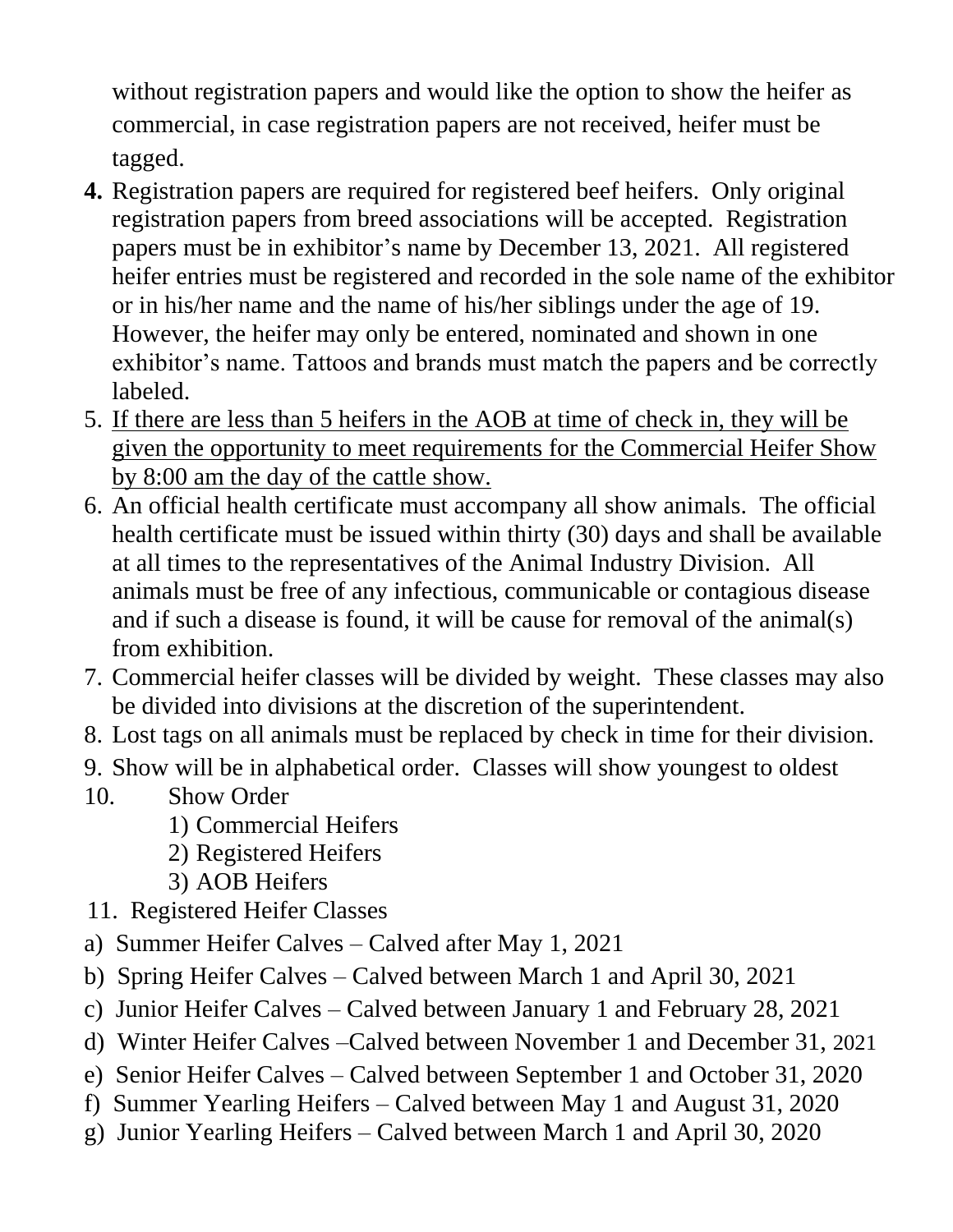- h) Senior Yearling Heifers Calved between January 1 and February 28, 2020
- 12. Commercial heifer class will be shown according to weight. Commercial heifers will be mouthed before official weighing. The two center permanent incisors may be in but no other permanent incisors may be visible. If either of the 2 center permanent incisors are above the cutting edge of the adjacent temporary incisors, the heifer must be verified pregnant by licensed veterinarian or have calf at side. Final decisions left to the official veterinarian.
- 13. All decisions at time of weigh in will be *FINAL*. There will be no changes made.
- 14. Heifer Sale Selection: 40 Heifers make the sale. All placings in each class will be eligible for the sale and will come back to show for preliminary sale order after each breed, final sale order will be selected after Grand Champion Heifer, Reserve Grand Champion Heifer and Bronze Medallion Heifer have been selected.

## **MARKET HOG DIVISION**

#### **Minimum Wt. 200 lbs. – Maximum Wt. 290 lbs. A 10 pound weigh-back of the weight turned in on the CARD will be used for the maximum weight only.**

#### **NO CLIPPING/FITTING/BEDDING IN WASH RACKS.**

SUPERINTENDENT Gary Cook ASSISTANT Bryan Craig

 ASSISTANT Bradley Womack JUDGE Josh Campbell

#### **All Hog card are due by 1:00pm on Monday, February 28**

MONDAY, February 28 Berks, Chester, Spot, Polands and Herefords Show at 5:00pm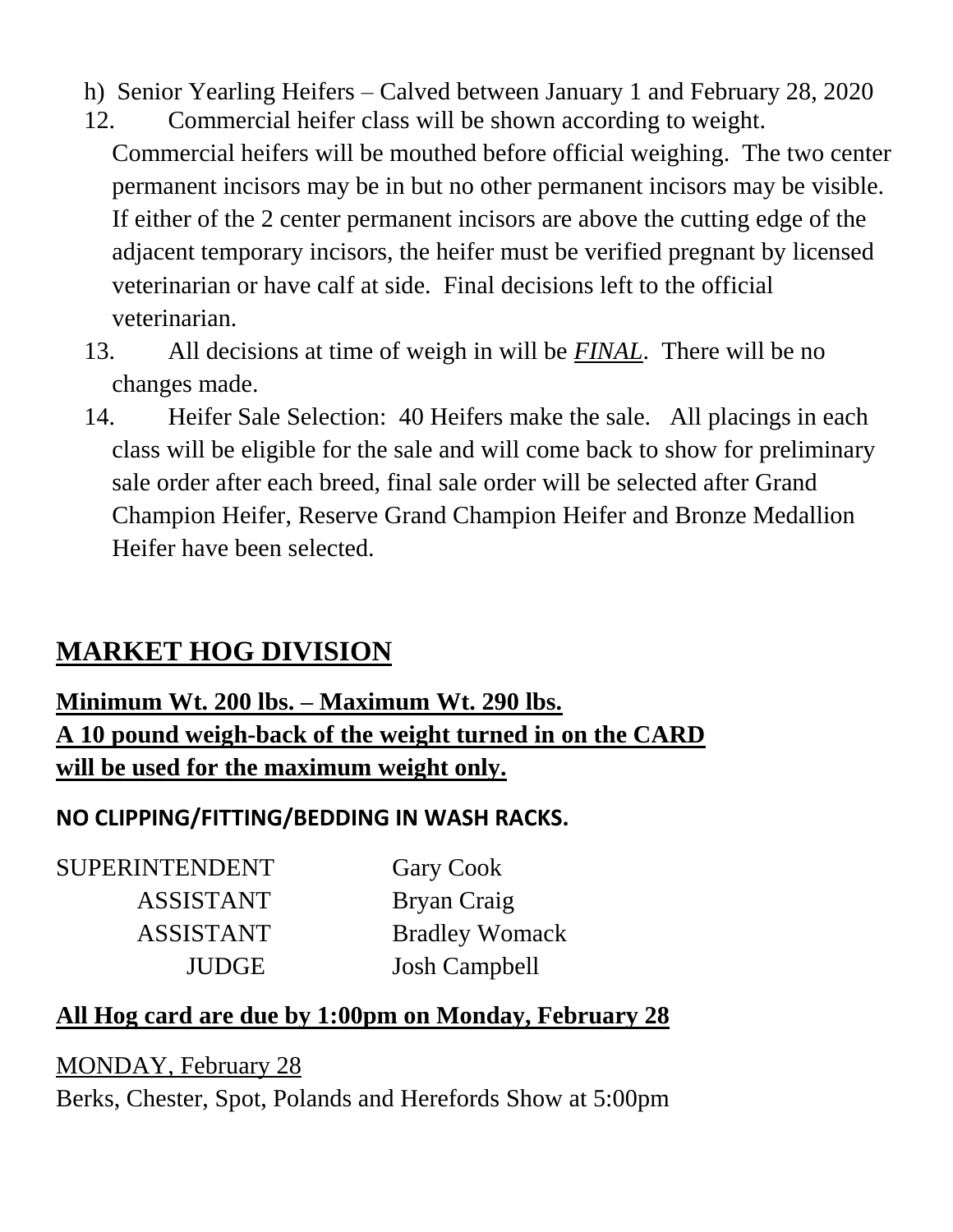#### TUESDAY, MARCH 1

All other breeds: Durocs, Hampshires, Yorks and Crosses show at 8:00am

**Only exhibitors will be allowed in the show rings and holding areas. Parents or other exhibitors will not be allowed to assist the exhibitors in the show rings or holding pens during judging time and shall remain completely outside show or holding pens.**

- $\checkmark$  Swine ear notches must be correct and healed.
- $\checkmark$  Lost tags on all animals must be replaced by check in time for their division.
- $\checkmark$  All animals have to be on the grounds by check in and must remain on the grounds until shown.
- $\checkmark$  Any swine exhibitor showing out of trailers requires a free permit sticker to be posted on the rear gate of each trailer. Each sticker registered will require ear tag number of swine and exhibitor name in that trailer, whether individual or school trailer. Sticker registration at check in table.
- $\checkmark$  There will be designated area for exhibitors showing out of trailers. Any exhibitor's show swine caught leaving or returning to grounds after check in will be disqualified.
- $\checkmark$  There must be 18 hogs entered and weighed in to make a breed.
- $\checkmark$  Breeds with 8 or more classes will be divided into divisions.
- $\checkmark$  All market hogs placing 1<sup>st</sup> thru 3<sup>rd</sup> will be weighed. A 10 pound weigh-back of the weight turned in on the CARD will be used for the maximum weight only. Any hog that weighs out will be disqualified and the next place hog in the class will move up

#### IMPORTANT NOTICE

All Market Swine exhibited in the state of Oklahoma for Spring Shows shall:

- A. All swine exhibitions will be required to have an OYE tag or MRJLS tag and 840 tag. Exhibitors are responsible for getting an 840 tag from your veterinarian. All pigs are required to have an 840 EID tag.
- B. Have a negative pseudo rabies test conducted after December 1, 2021 and be identified on the test chart by official identification number. PAPERS WILL BE CHECKED.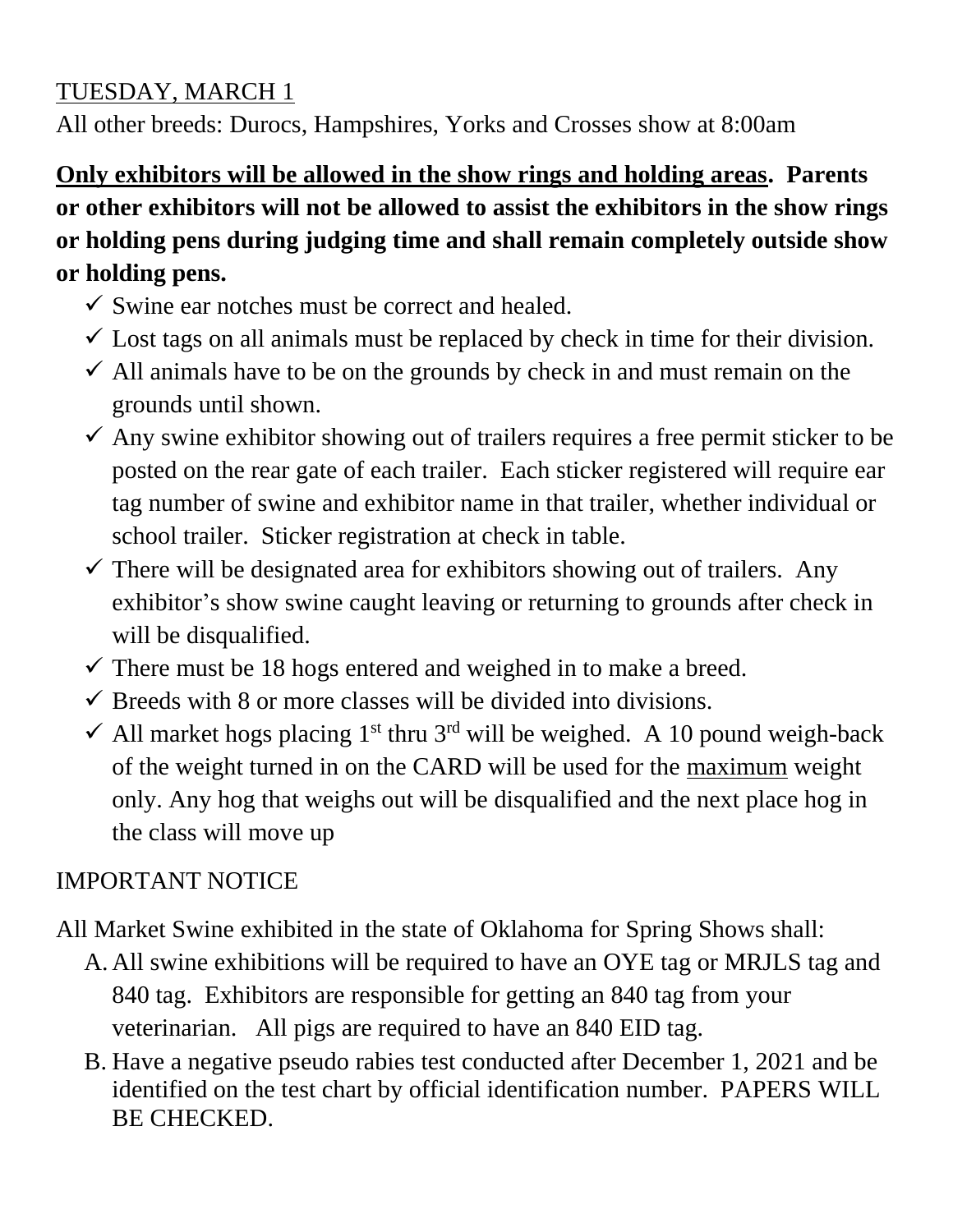- C. Present test record or proof of test by health certificate at each exhibition.
- D. After exhibited, be kept separate and apart from all breeding swine or until they are tested negative in not less than thirty (30) days following last exhibition or shipped direct to slaughter.

Owners and or immediate family members of owners of pseudorabies qualified herds may exhibit swine originating from their qualified herd without the required testing provided the required identification pseudorabies herd status and number are presented at each exhibition.

Swine from pseudo rabies qualified negative herds that have been exhibited in Oklahoma lose qualified status and must meet all state of destination test requirements prior to interstate movement. After being exhibited they must be held separate and apart from all other breeding swine and be retested negative in not less than 30 days following last exhibition reintroduction to qualified herd.

**SHOW ORDER:** On each day breeds will show in alphabetical order followed by Crossbreeds & Other Breeds

ALL BREED CHARACTERISTICS WILL BE DETERMINED BY THE JUDGE.

#### **SALE ORDER**

- ➢ The total number of swine selected by the judge for the premium auction will be 60 head.
- ➢ Premium sale selection and alternative selection will take place immediately following the Breed and Reserve Breed Champion selection. If you placed in your class you may be required to show for sale order and alternate sale order. Exhibitors that are eligible for sale order must be ready to return to the show ring. Exhibitors must drive their own animals unless they have two showing for sale order.
- ➢ You may be required to drive your hog in the arena again after Breed and Reserve Breed. If you place, you may have to return to the arena. You must drive your own animal for premium auction selection unless that exhibitor has 2 or more animals in the arena. Only then will a substitute be allowed.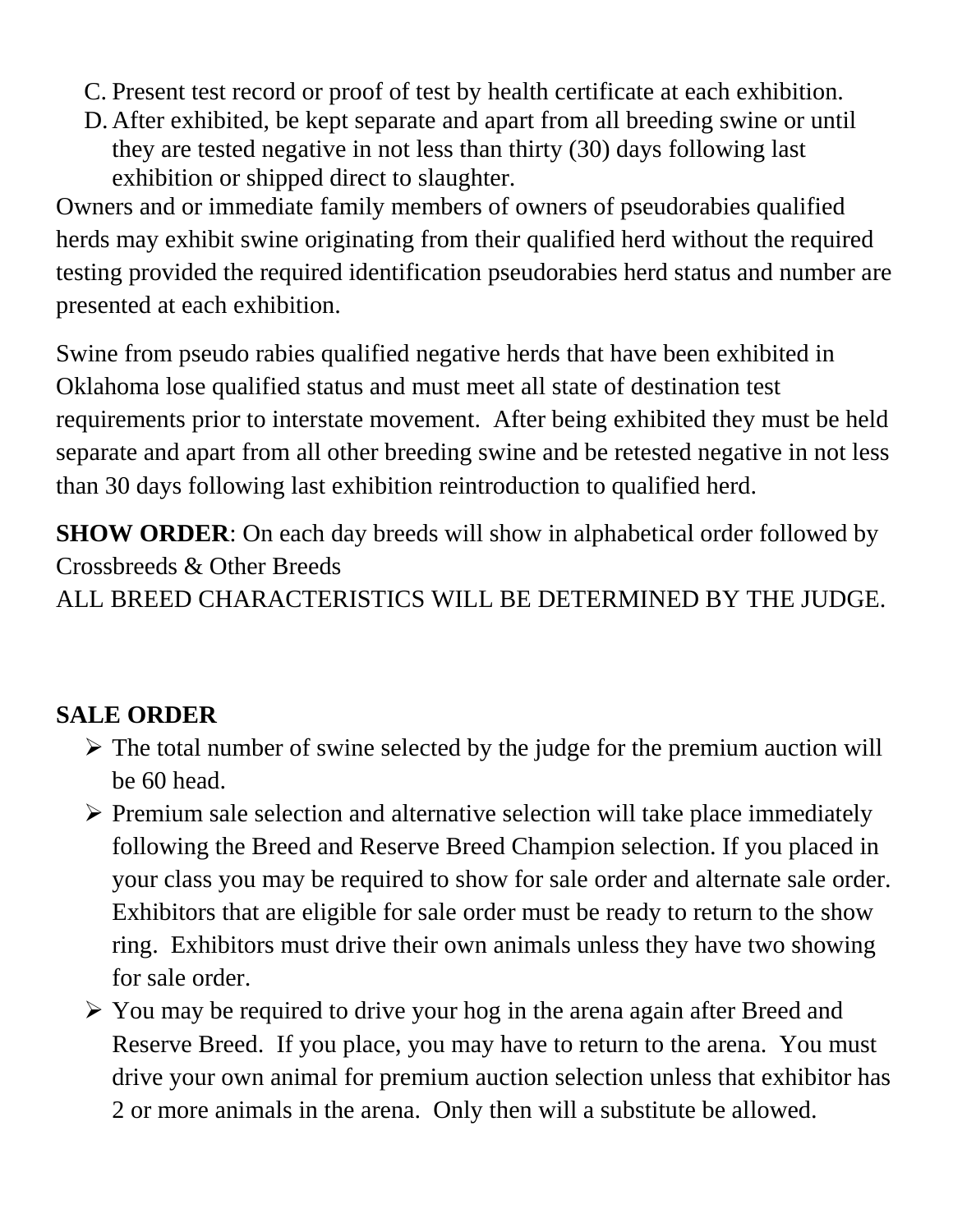# **LAMB DIVISION**

# **WEIGHTS 70 pound minimum – No maximum**

SUPERINTENDENT Brooklyn Herriman ASSISTANT Bryan Craig JUDGE Mattie Haynes

# THURSDAY, MARCH 3

Sheep weigh 10:00am to noon Sheep show 2pm

# **NO CLIPPING/FITTING/BEDDING IN WASH RACKS**

All animals have to be on the grounds by check in and must remain on the grounds until shown.

**Only exhibitors will be allowed in the show rings and holding areas. Parents or other exhibitors will not be allowed to assist the exhibitors in the show rings or holding pens during judging time and shall remain completely outside show or holding pens.**

- **1. An official health certificate must accompany all show animals. The official health certificate must be issued within thirty (30) days and shall be available at all times to the representatives of the Animal Industry Division. All animals must be free of any infectious, communicable or contagious disease and if such a disease is found, it will be cause for removal of the animal(s) from exhibition.**
- 2. Lost tags on all animals must be replaced by check in time for their division.
- **3.** Scrapie Tags must be in compliance with State Regulations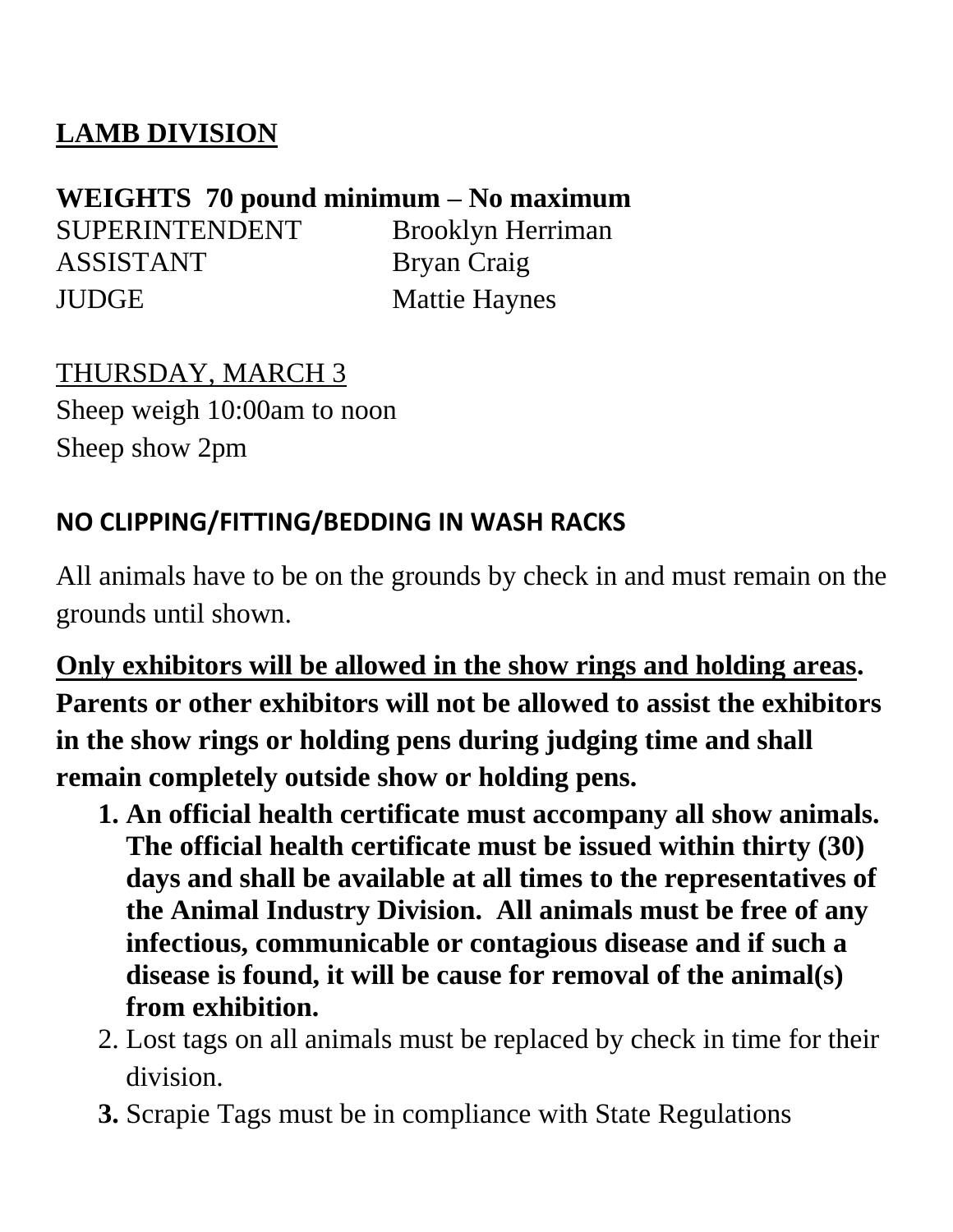- **4.** Any animal not showing breed characteristics that day can be moved to the appropriate class **by show officials only.**
- **5.** All sheep will be groomed in the sheep barn and areas designated by the show officials.
- **6.** All lambs must be slicked shorn to the skin. No wool will be allowed above the knees or hocks.
- **7.** The breeds will be divided into classes at the discretion of the Superintendent.

8. An exhibitor must show their animals in the appropriate weight class. In other words, if an exhibitor misses their weight class for any reason, the exhibitor is not allowed to move up to the next class and is disqualified.

9. Thirty lambs make the sale.

10.  $1<sup>st</sup>$  through  $10<sup>th</sup>$  place in each class will be eligible for the sale and will come back to show for sale order after each breed to show for preliminary sale order, final sale order after each breed to show for preliminary sale order, final sale order will be chosen after Grand Champion and Reserve Grand Champion are selected.

11. All breeds must have 10 animals entered and checked in to constitute a breed. Any breed not having 10 animals must show in White Faced Crossbred or Black Faced Crossbred.

12. Show Order: TBA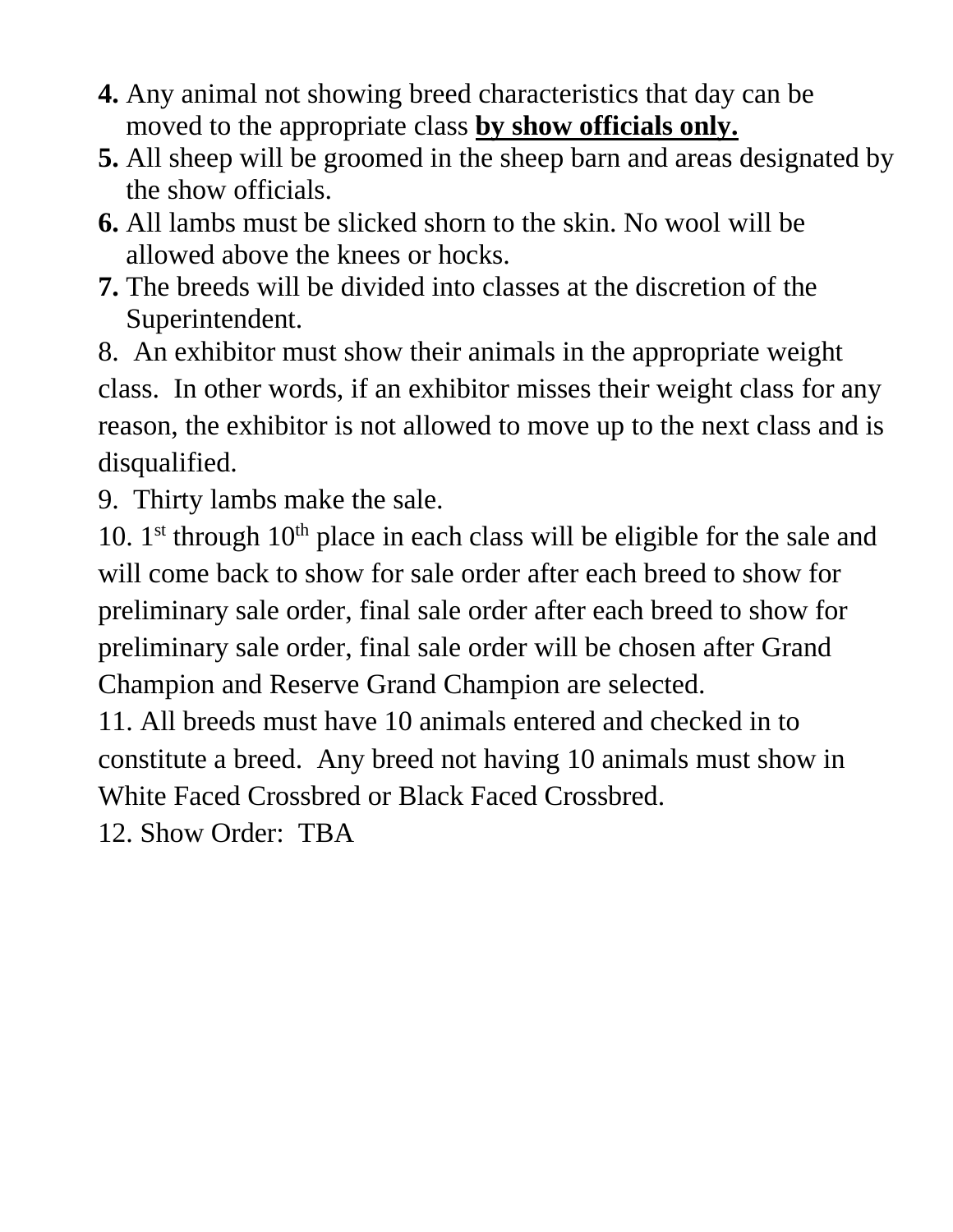# **MARKET GOAT DIVISION**

SUPERINTENDENT Colt Watson ASSISTANT SUPERINTENDENT Jana Watson JUDGE Shannon Scotten

# WEDNESDAY, MARCH 2

Market Goats weigh 10:30am to noon Market Goat show 30 minutes after doe kid show

All animals have to be on the grounds by check in and must remain on the grounds until shown.

**Only exhibitors will be allowed in the show rings and holding areas. Parents or other exhibitors will not be allowed to assist the exhibitors in the show rings or holding pens during judging time and shall remain completely outside show or holding pens. NO CLIPPING/FITTING/BEDDING IN WASH RACKS.**

- 1. Must be wethers or does (no bucks allowed).
- 2. You must specify between doe kids and market goats, goats will be shown as they are nominated and entered.
- **3. An official health certificate must accompany all show animals. The official health certificate must be issued within thirty (30) days and shall be available at all times to the representatives of the Animal Industry Division. All animals must be free of any infectious, communicable or contagious disease and if such a disease is found, it will be cause for removal of the animal(s) from exhibition.**
- 4. Lost tags on all animals must be replaced by check in time for their division.
- 5. Goats must be dehorned or horns tipped.
- 6. Minimum weight 50 pounds --- No maximum weight.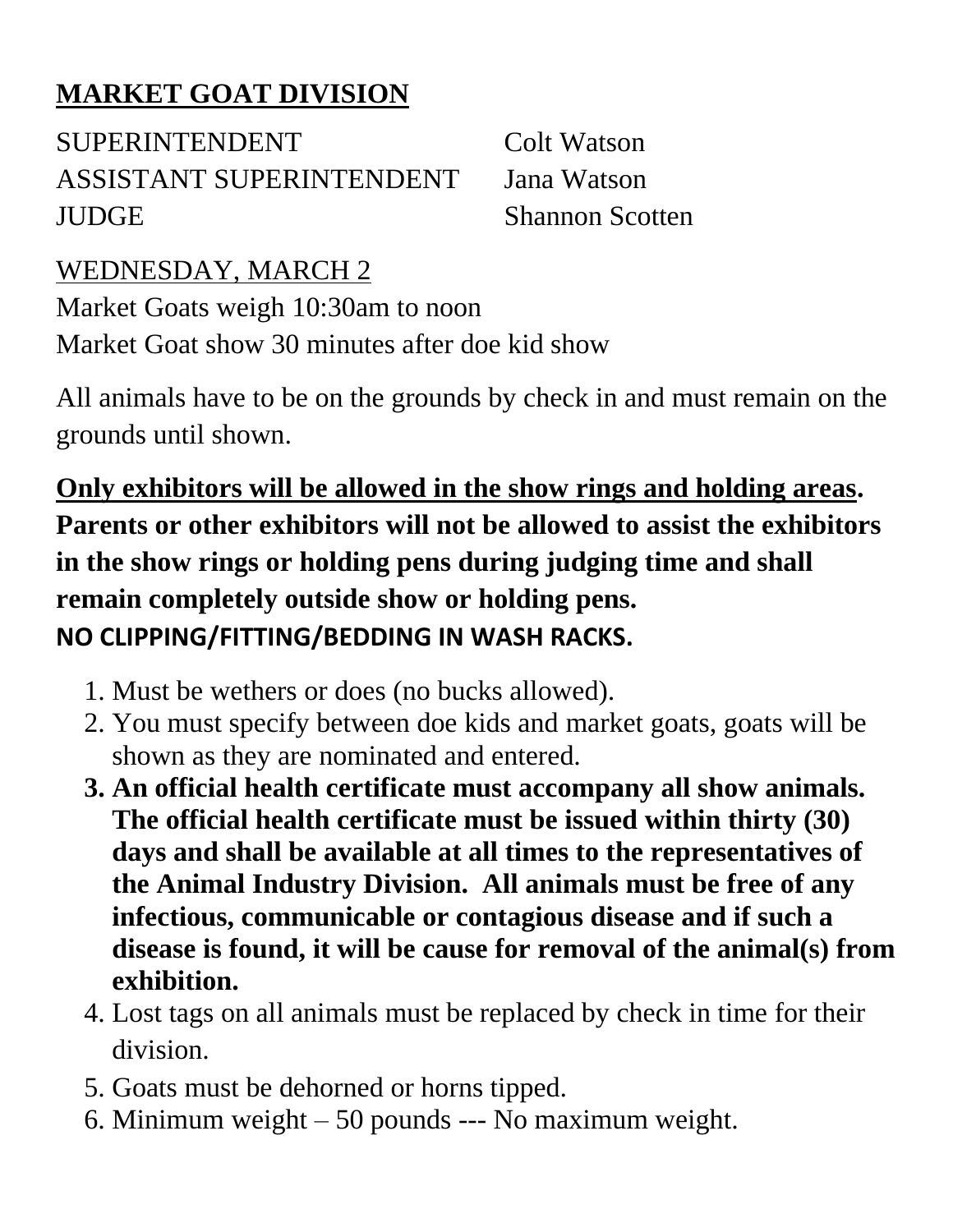7. Twenty-five (25) goats make the sale.

8. Sale order will be selected by judge.

9. Scrapie Tags must be in compliance with State Regulations.

Goats will be divided into classes and divisions at the discretion of the superintendent.

### **BREEDING DOE KID GOATS**

SUPERINTENDENT: Gayle Blackman ASSISTANT SUPERINTENDENT: Kay Vann ASSISTANT SUPERINTENDENT: Leigh Cooper JUDGE: Shannon Scotten

### WEDNESDAY, MARCH 2

Doe kids weigh 8:30-10:00am Supt will weigh

Doe kids show 11:00am

Minimum weight - 50 pounds.

Maximum weight - 160 pounds.

All animals have to be on the grounds by check in and must remain on the grounds until shown.

**Only exhibitors will be allowed in the show rings and holding areas. Parents or other exhibitors will not be allowed to assist the exhibitors in the show rings or holding pens during judging time and shall remain completely outside show or holding pens. NO CLIPPING/FITTING/BEDDING IN WASH RACKS.**

**1. An official health certificate must accompany all show animals. The official health certificate must be issued within thirty (30) days and shall be available at all times to the representatives of the Animal Industry Division. All animals must be free of any infectious, communicable or contagious disease and if such a**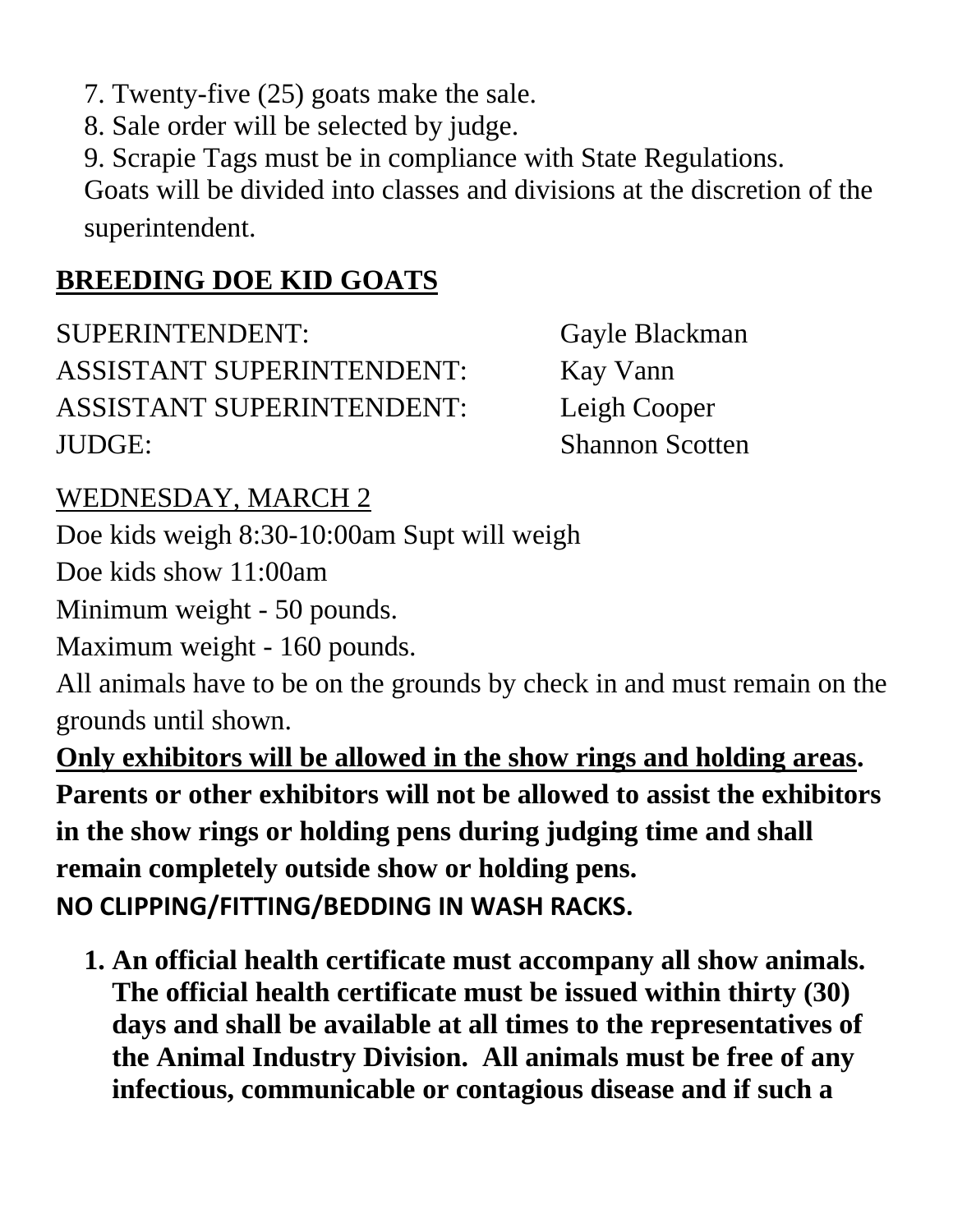# **disease is found, it will be cause for removal of the animal(s) from exhibition.**

- **2.** You must specify between doe kids and market goats, goats will be shown as they are nominated and entered.
- **3.** Doe kids must be dehorned or horns tipped
- 4. Lost tags on all animals must be replaced by check in time for their division.
- **5.** No animal in any division may be shown in more than one class.
- 6. Scrapie Tags must be in compliance with State Regulations.
- 7. NO BRACING
- 8. Prize money will be divided among classes according to number of entries per class.
- 9. Goats will be divided into classes at the discretion of the superintendent.
- 10. Nine (9) Doe Kids will make the sale.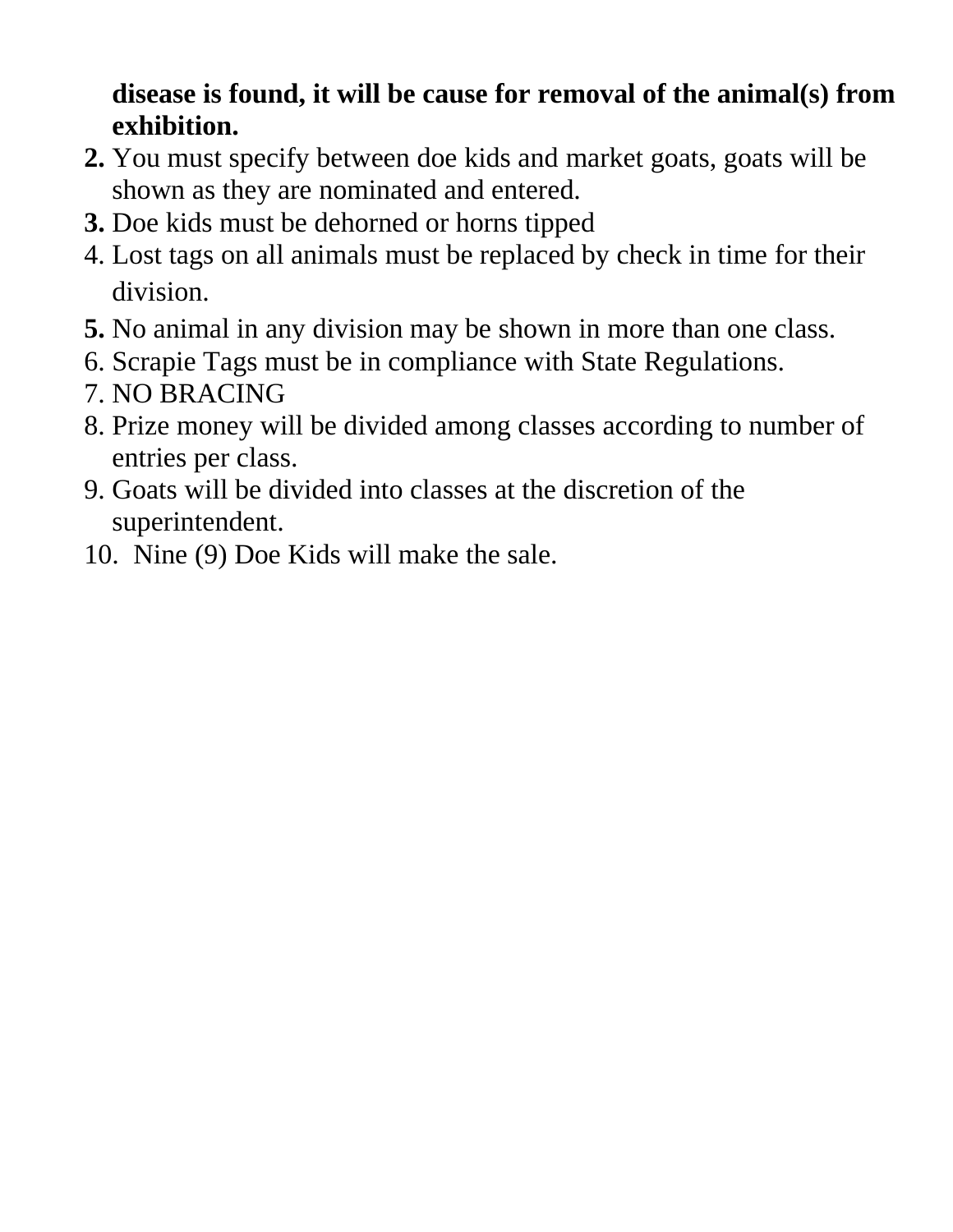# **NOMINATIONS AND ENTRIES ARE DUE ON**

# **DECEMBER 13, 2021**

# **NOMINATION GUIDELINES 2022 MUSKOGEE REGIONAL JR LIVESTOCK SHOW**

1. Forms, tags and DNA kits will be available at the Muskogee County Extension Office after November 1.

2. Nominations must be completed by Monday, December 13, 2021. Paperwork must be turned in December 13, 2021. NO EXCEPTIONS!!! 3. Procedure must be completed by: Agriculture Education Advisor (FFA) or County Extension Educator (4-H) (or one appointed by Extension Educators). Process can be done by town, community and at youth's home if staff desires to go home to home.

**4.** The Chairman of each County's Nomination Committee should return the nomination forms, tags and fees no later than Monday, December 13, 2021. **NO EXCEPTIONS!**

**Please make photocopies of all forms before turning into show officials.**

**Forms and fees may be mailed to: Muskogee Regional Jr Livestock Show PO BOX 2784 Muskogee, OK 74402 or dropped off at the Muskogee County Extension Office.**

**5.** DNA Hair Sample Requirements: Obtain a minimum of 40 hairs with follicles (roots) intact. Hair must be pulled from the legs or tail of the animal. Do NOT cut or clip the hair. Do NOT contaminate the sample with hairs from other animals. Contaminated samples or hair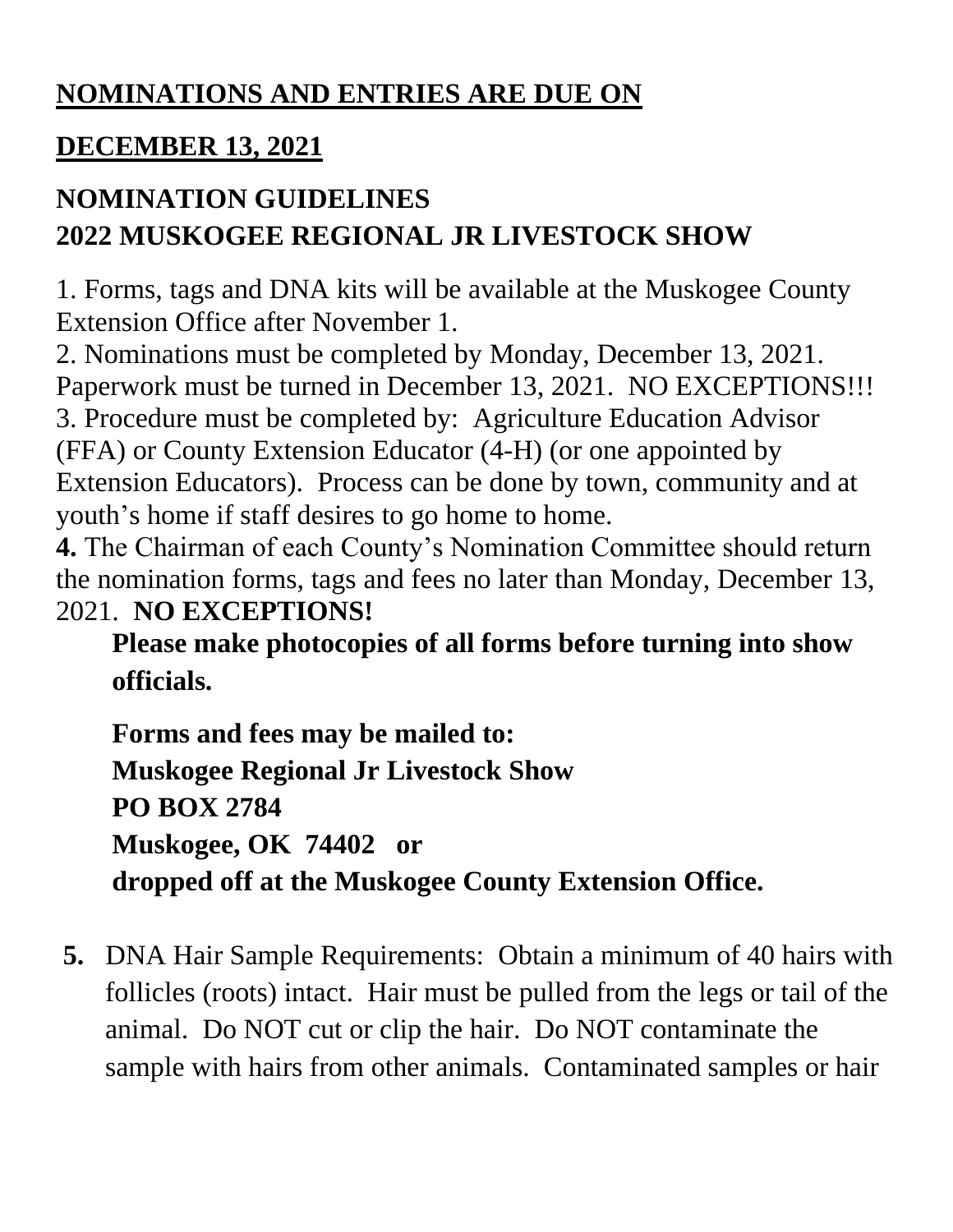samples without the follicles attached will result in disqualification of the animal. Place the hair sample in the DNA envelope.

DNA nomination envelopes/hair samples submitted to the Muskogee Regional Jr Livestock Show on all animals become the property of MRJLS. Exhibitors relinquish any claim to said envelopes/hair samples when submitted as proof of ownership. Nomination envelopes are stored in a secure environment and are destroyed in due time following the show. Contaminated samples or hair samples without the follicle attached will result in disqualification of the animal. DNA samples collected at the show that do not match the submitted nomination sample will result in disqualification, forfeiture of all premiums/awards, and will exclude the exhibitor from future competition at MRJLS.

- 6. Lambs, market goats, steers, commercial heifers, doe kids: hair sample (DNA).
- 7. Registered heifers must be nominated by December 13, 2021. Registered heifers must have hair samples (DNA); if the tattoo is not present a MRJLS nomination tag must be attached; if registration papers are not available at the time of nomination a MRJLS nomination tag must be attached. Birthdate and breed must be recorded on nomination form. Heifers must be shown as nominated. If an exhibitor nominates a registered heifer without registration papers and would like the option to show the heifer as commercial, in case registration papers are not received, heifer must be tagged. Please turn in copy of registration papers for registered heifers with nomination or when they become available.
- 8. Hogs must be tagged, have hair sample (DNA) collected and ear notches recorded. Hogs must be ear-notched to be eligible to nominate. If hogs are not ear-notched at the time of nominations the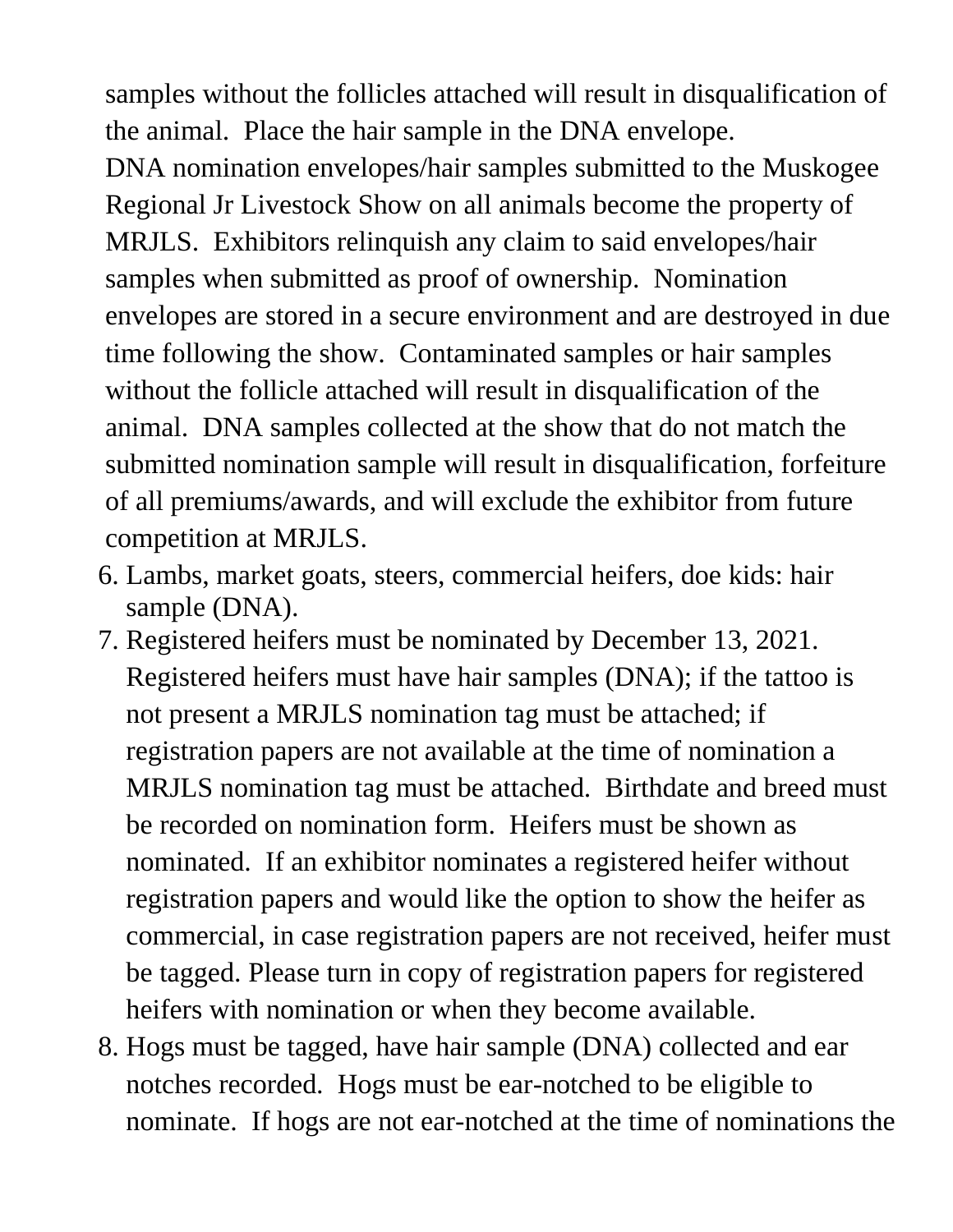county nomination committee must ear-notch before they can complete the nomination on that animal. Forms on hogs without ear notches will not be accepted. Premise ID must be on entry form or entry is considered incomplete.

- 9. Exhibitors may nominate and enter as many animals of each specie as they wish; however, they may only show the same number that is stated in the catalog.
- 10. OKC Nomination Tags will be accepted on animals that have completed the OKC Nomination process; however, those animals must still complete the MRJLS process.
- 11. Animals must be nominated in the county that the exhibitor is enrolled in 4-H or FFA
- 12. Household Nominations: Students will be allowed to enter and show any animal nominated by an individual from their household according to the following restrictions:
	- The students must all legally reside in the same household and share the same legal address.
	- The student who is entering the animal must have materially participated in the care of the project.
	- All exhibitors must sign the DNA sample envelope.